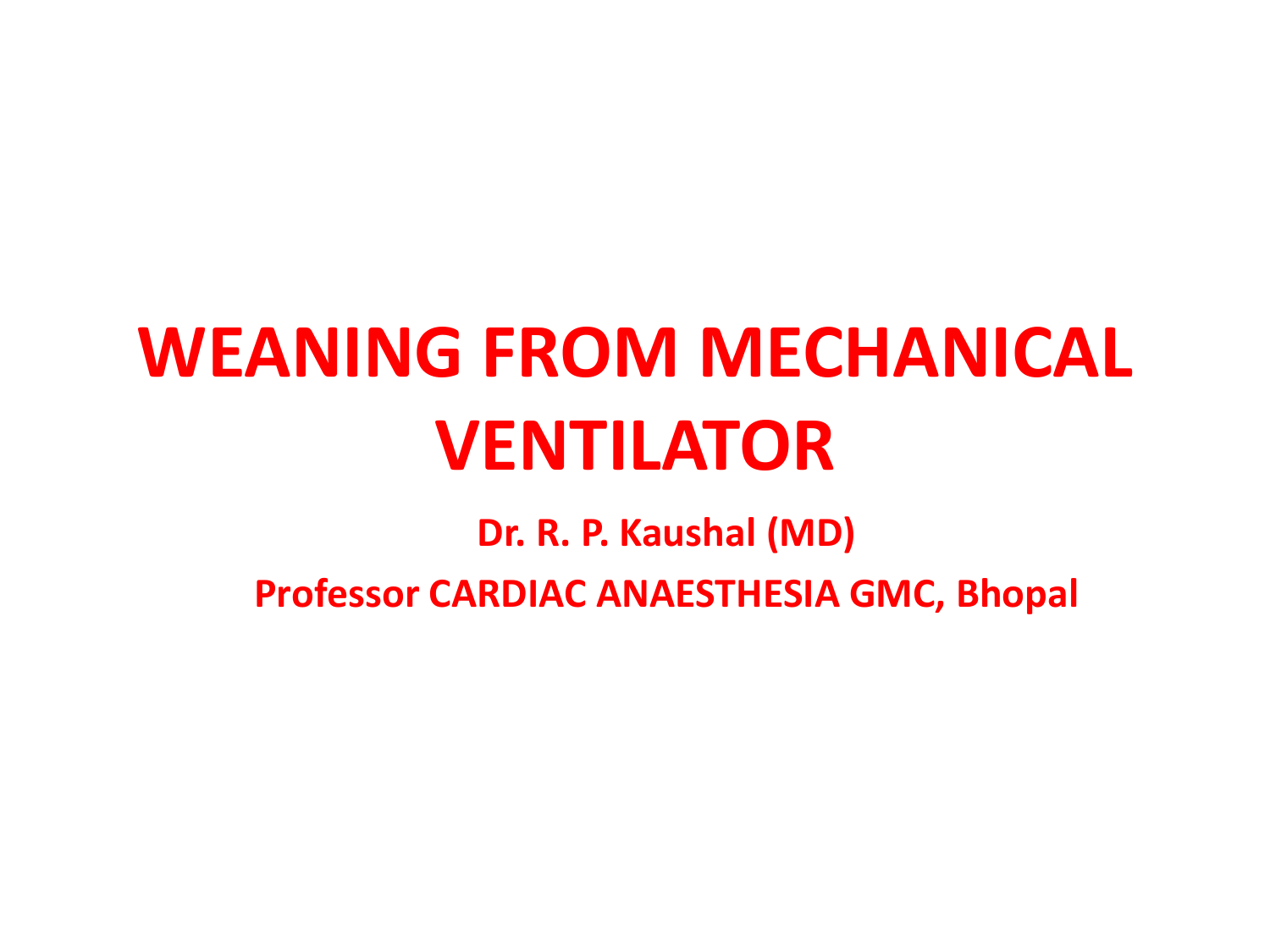## **WEANING**

- *Weaning from mechanical ventilation means the transition from total ventilatory support to spontaneous breathing.*
- **Usually a rapid and smooth process in most of the patients**
- **Can become a progressive and prolonged process in 20–25% of the cases. These patients require a systematic approach for successful liberation from the ventilator.**

- **Weaning has two components:** 
	- **Liberation from the ventilator**
	- **Extubation.**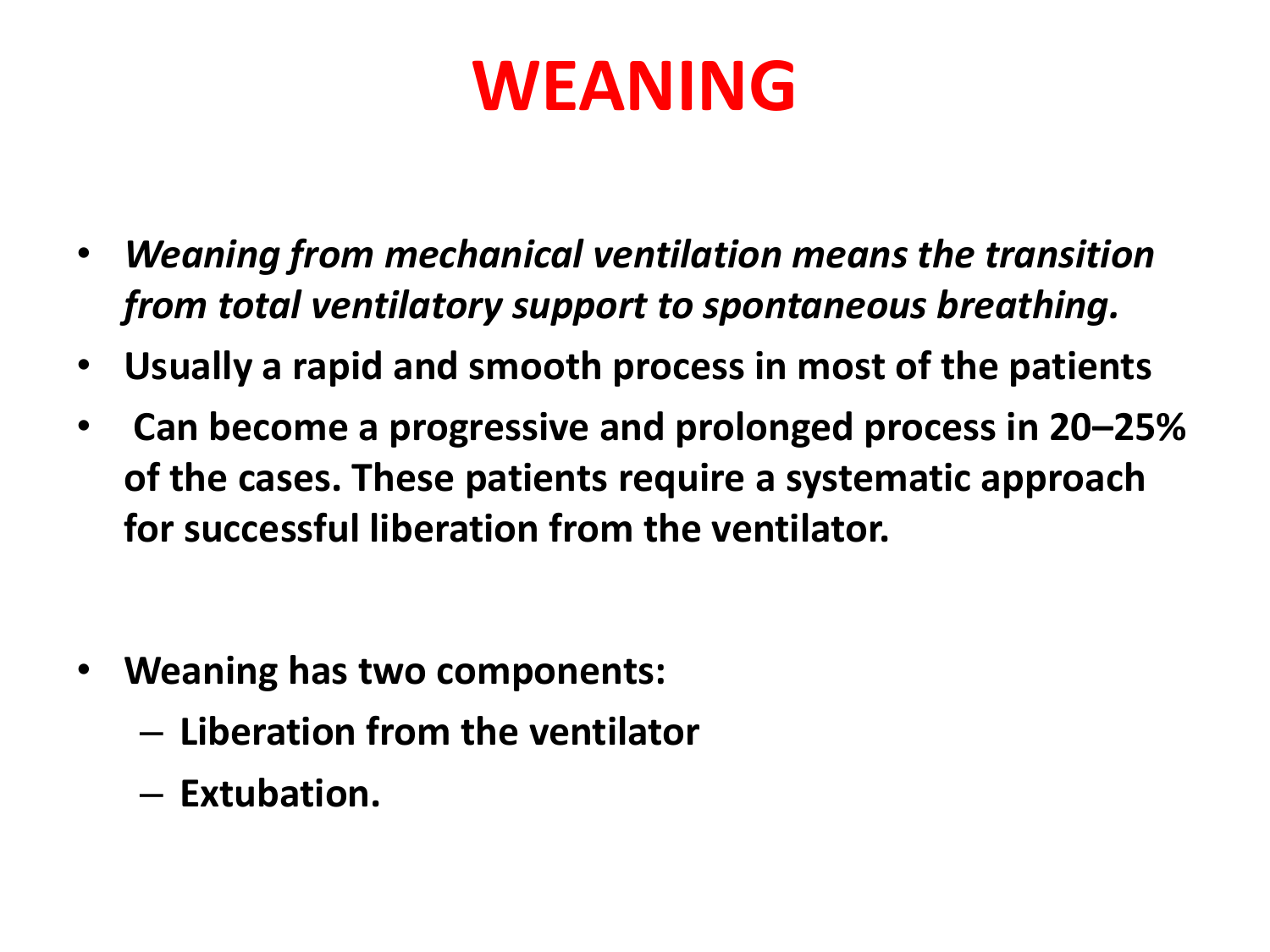### **Step 1: Identify readiness for weaning**

- **Weaning should never be hurried as it can be successful only when the patient is ready both physically and mentally.**
- **At the same time, it should also not be delayed as it is associated with complications.**

• **Any patient on MV should be considered for weaning if he/she fulfils the readiness criteria as mentioned below.**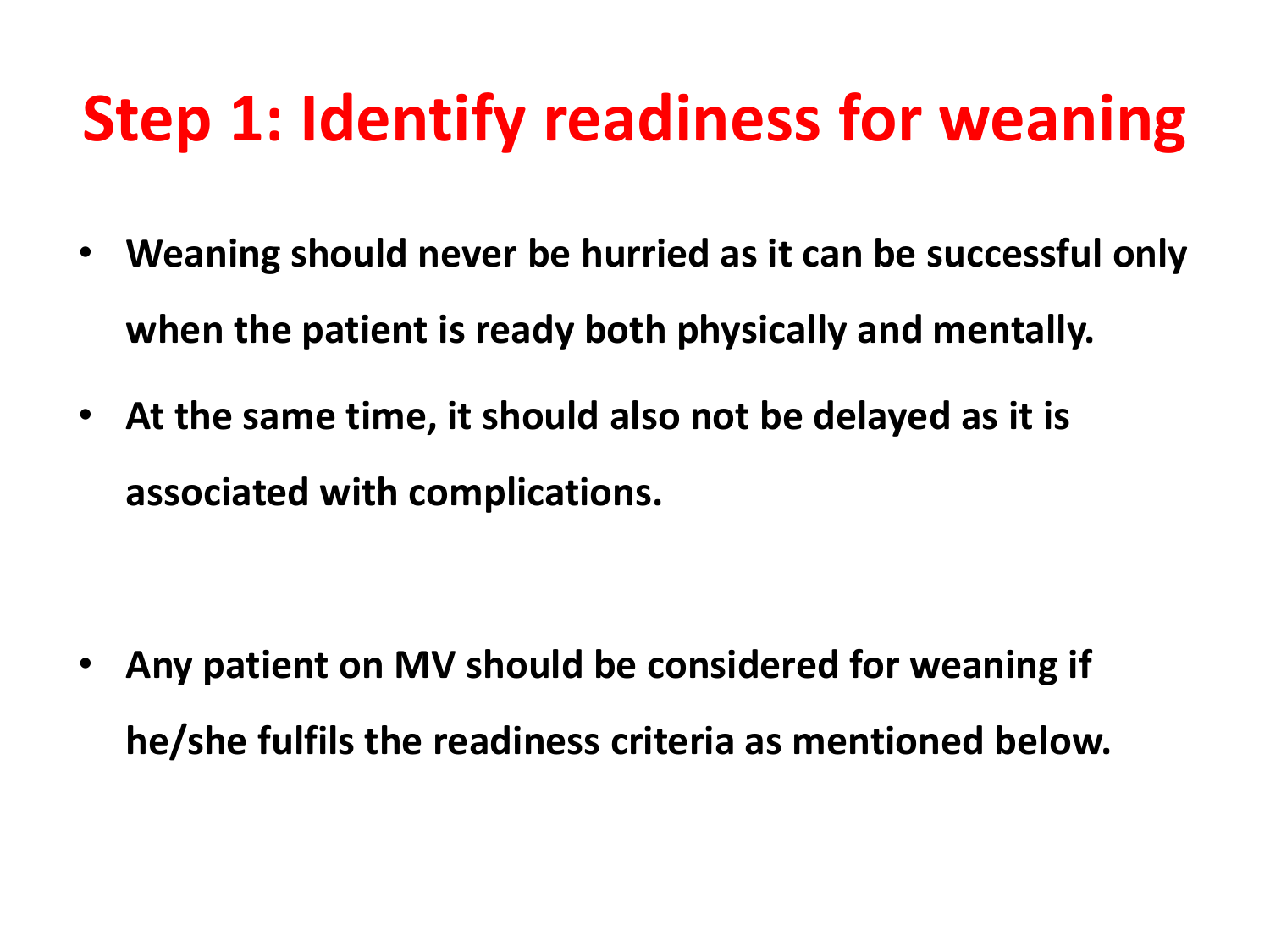#### **1. Prerequisites "readiness criteria"**

- **The underlying reason for MV has been stabilized and the patient is improving.**
- **The patient is hemodynamically stable on minimal-to-no pressors.**
- **Oxygenation is adequate (e.g., PaO2 /FiO2 > 200, PEEP < 5–8 cm H2O, FiO2 < 0.5).**
- **The patient is able to initiate spontaneous inspiratory efforts.**
- **Besides these criteria, the patient should be** 
	- **Afebrile (temperature <38°C),**
	- **Have stable metabolic status (pH ³ 7.25),**
	- **Adequate hemoglobin (e.g., Hb > 8–10 g/ dL), and**
	- **Adequate mentation (e.g., arousable, Glasgow coma scale >13).**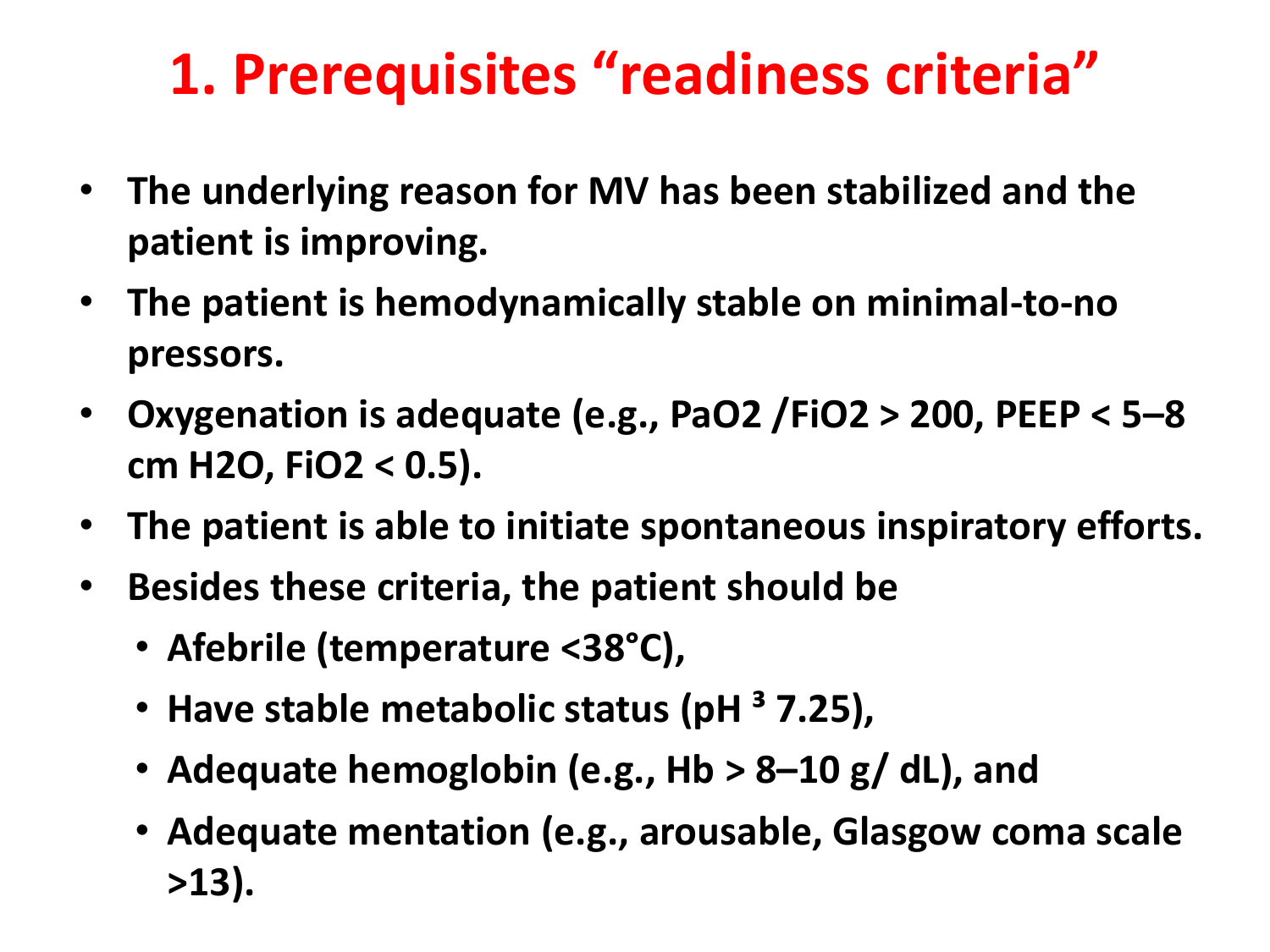#### **2. Understand the predictors of successful weaning**

- **The predictors of successful weaning have been designed from physiologic parameters to help the decision-making process. However, none of the tests alone are particularly powerful, and clinical judgment is of paramount importance.**
- **Rapid shallow breathing index (RSBI) is assessed by putting patient on T-piece for 2 min (>3min by some authors)**
	- **–** *F (frequency)/V t (tidal volume in litres) less than 100 is predictor of*  **successful weaning.**
	- **– The threshold of 100 is not binding and can be relaxed by 10–20 in patients with endotracheal tube size less than 7 and in women.**
- **Minute ventilation less than 10 L/min.**
- **Respiratory rate (RR) less than 35 breaths/min.**
- **Maximum inspiratory pressure more negative than −30 cm H 2 O.**
- **Vital capacity >10 ml/kg.**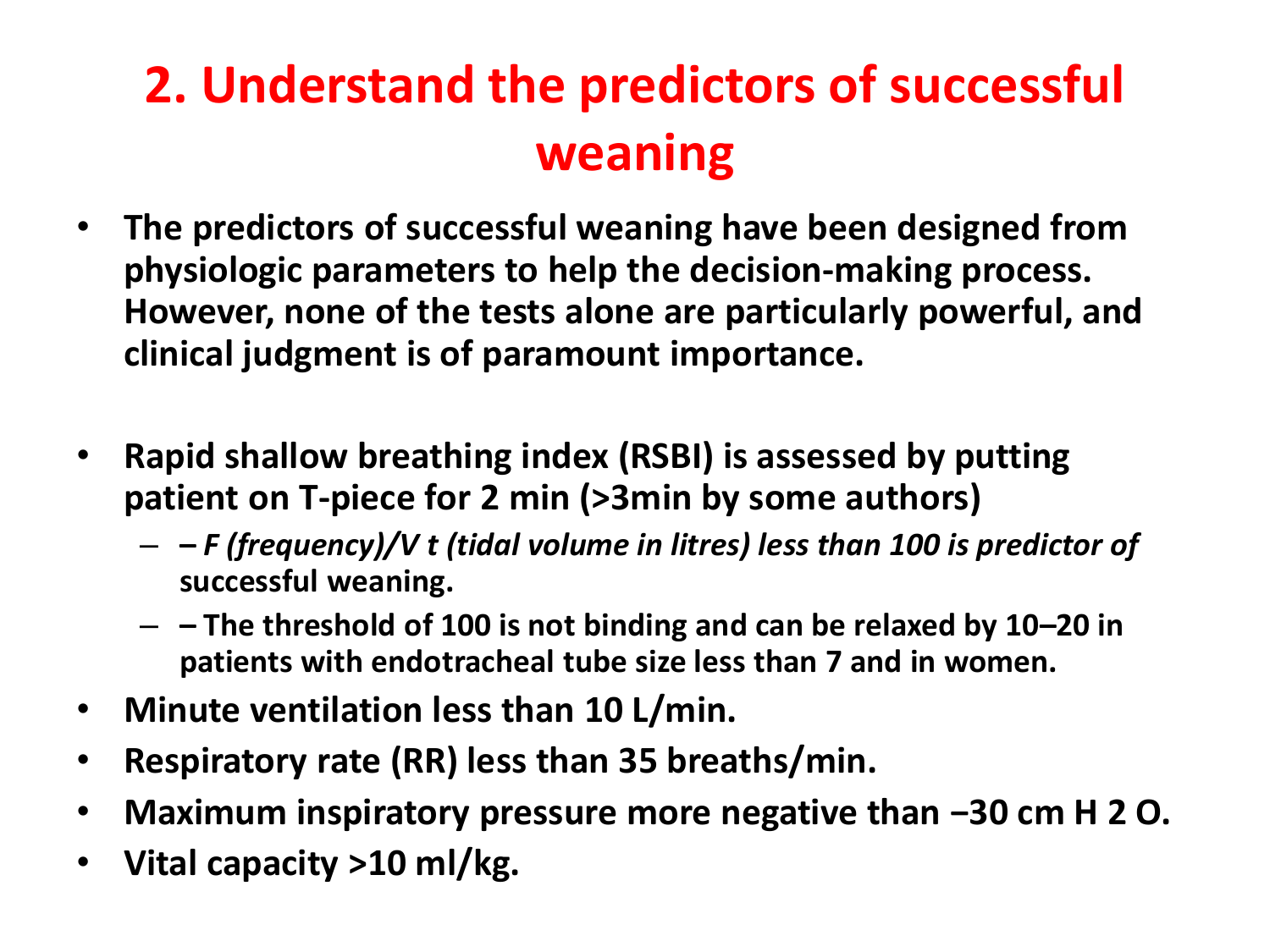## **Step 2: Prepare for weaning**

- **Stop continuous infusion of sedation daily to awaken the patient to do Spontaneous awakening trial(SAT) (Daily Sedation Vacation)**
- **Communicate with patient, explain the procedure, and calm them.**
- **Record baseline parameters and keep flow sheet at the patient's bedside.**
- **Keep a calm peaceful environment and have the nurse or physician remain at the bedside to offer encouragement and support.**
- **If patient fails SAT , restart sedation on half of the previous dose.**
- **If patient passes the SAT after stopping sedation, assess the patient for spontaneous breathing trial (SBT) based on the prerequisites criteria mentioned in step 1.**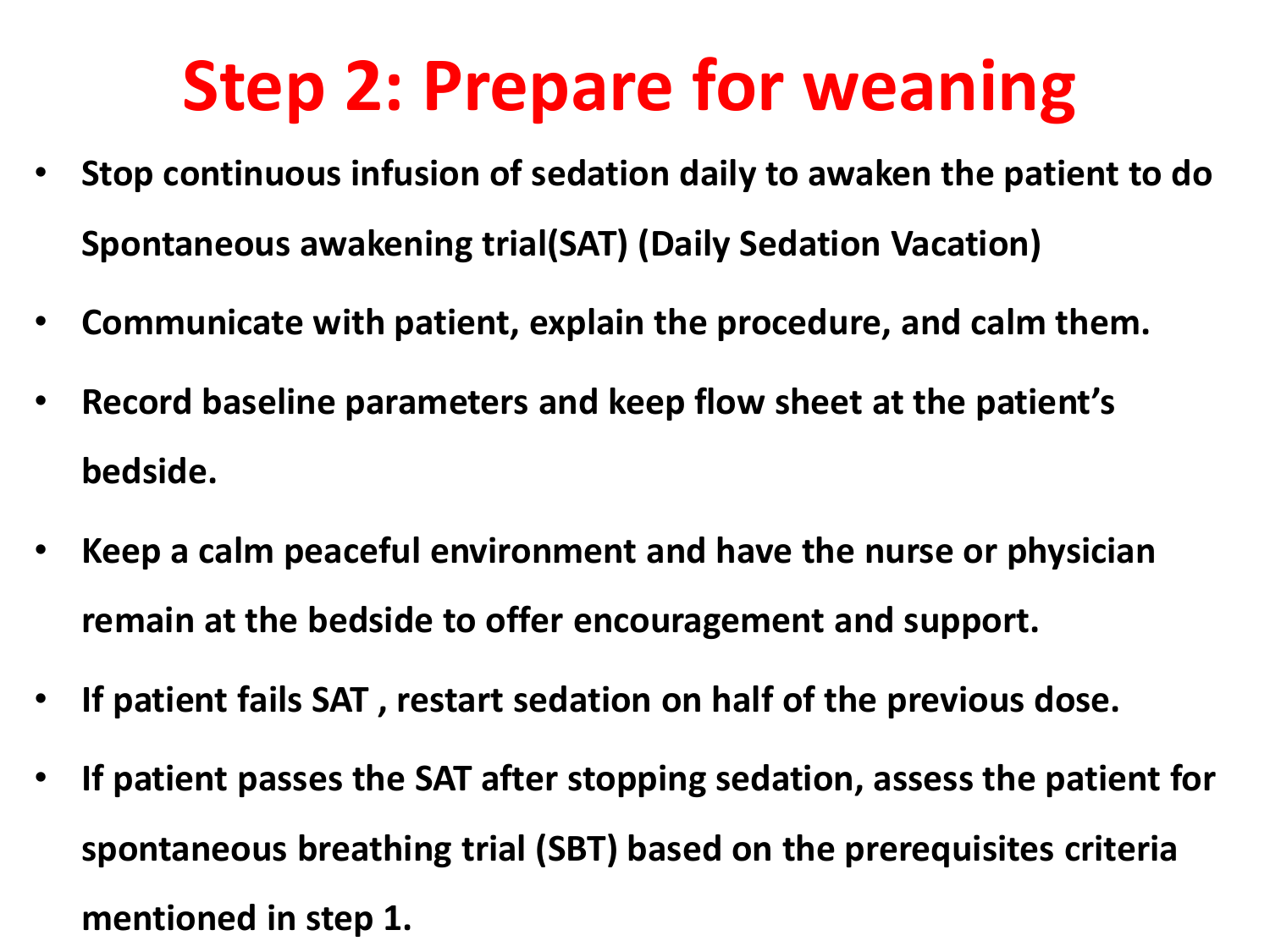#### • **Clinical Criteria of SAT failure**

- **Anxiety, agitation, or pain**
- **Respiratory rate >35/min**
- **SpO2 <88%**
- **Respiratory distress**
- **Acute cardiac arrhythmia**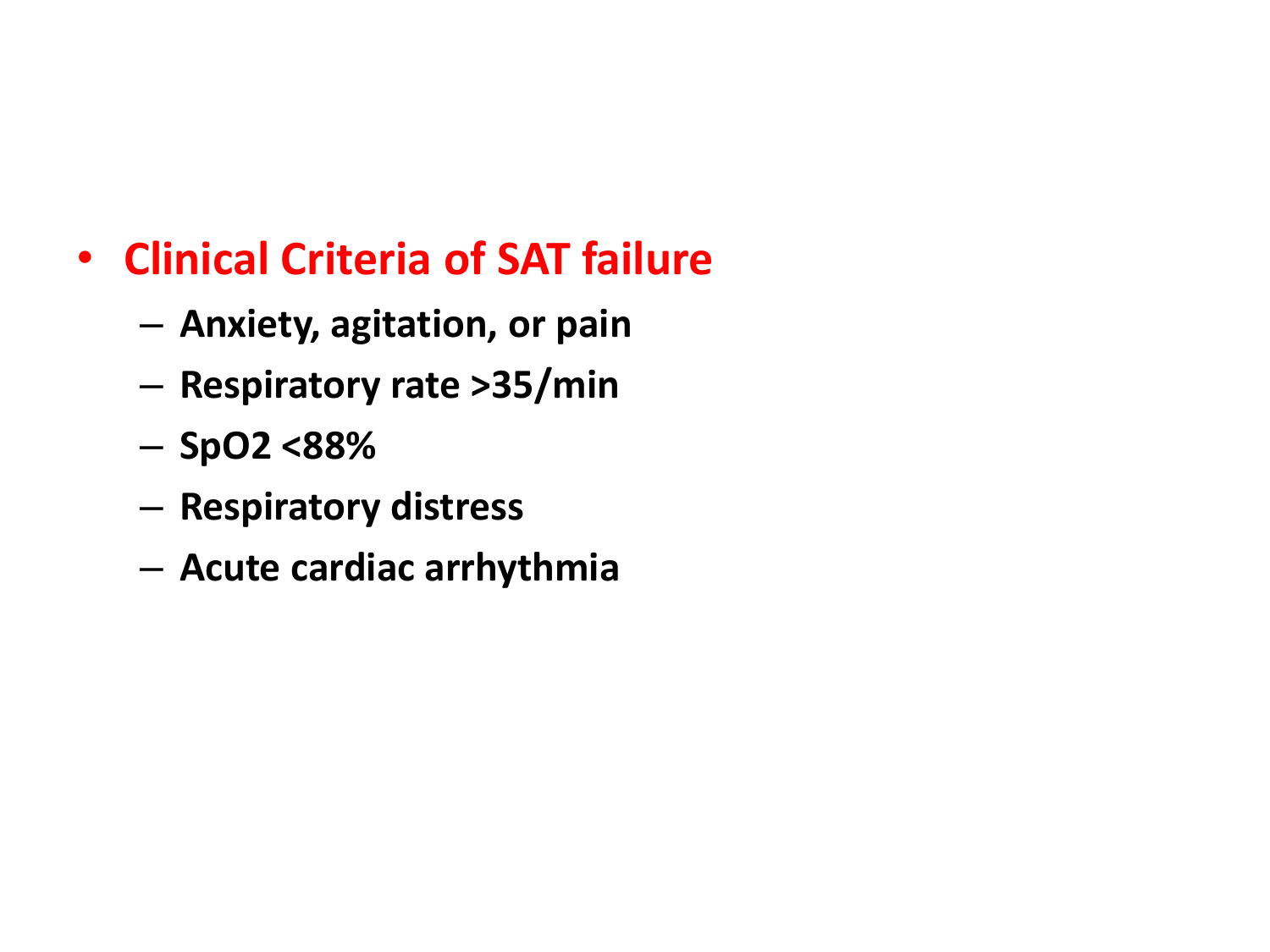## **Step 3: Do spontaneous breathing trial (SBT)**

- **Whenever possible, position the patient upright in bed.**
- **Thoroughly suction the endotracheal tube and ensure patency.**
- **Any of the following modes can be chosen for SBT:** – **A. T-piece:**
	- **B. Pressure support:**
- **Duration: The duration should be 30–120 min—shorter time for the patients on the ventilator for less than 1 week and longer for the patients on prolonged MV.**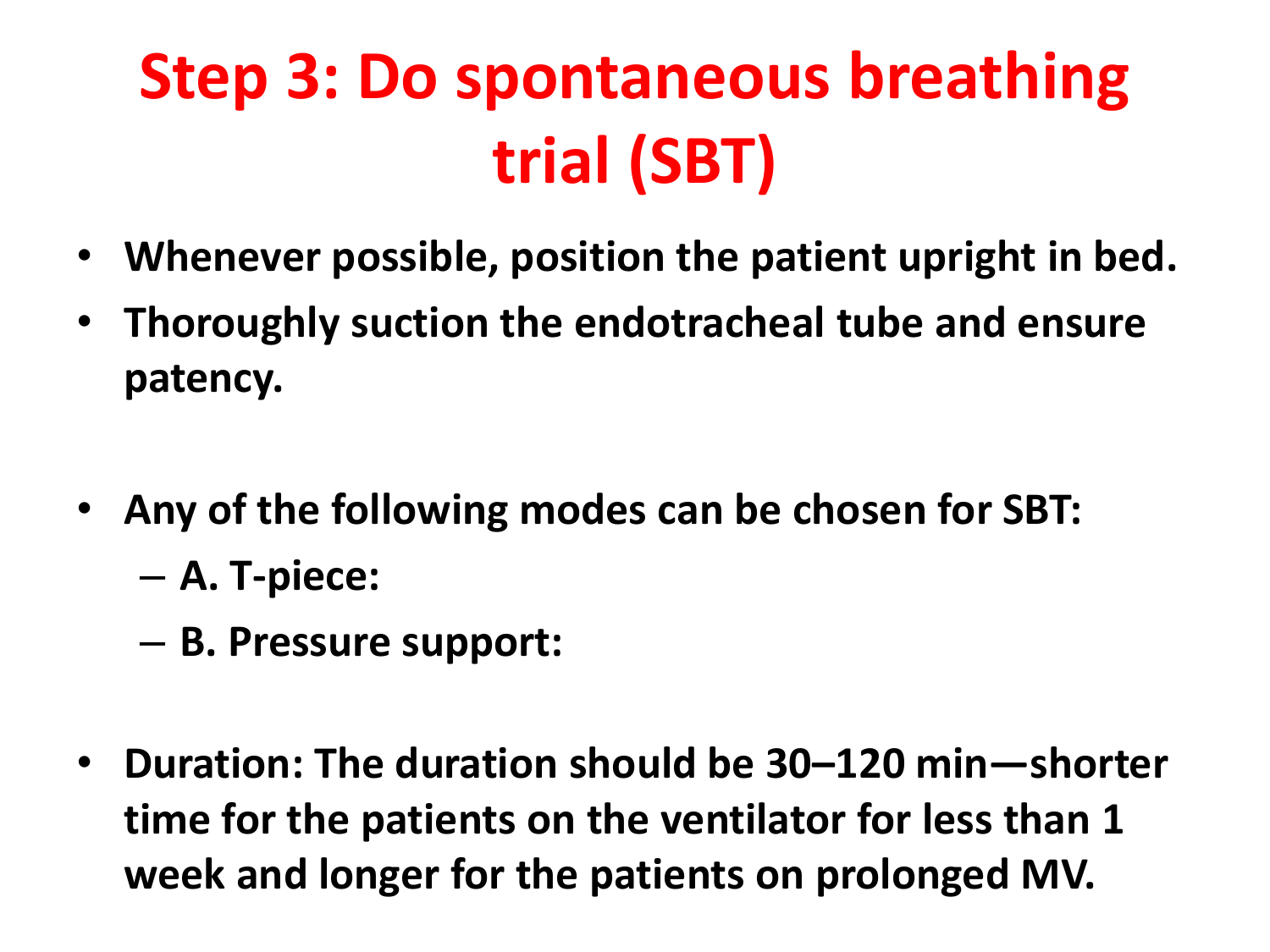## **Step 3: Do spontaneous breathing trial (SBT) Cont.**

- T-piece:
- **Patients are disconnected from the ventilator and made to breathe humidified oxygen—air mixture through a T-piece connected to the endotracheal/ tracheostomy tube for 30–120 min.**
- **Increased respiratory load is offered by the endotracheal tube. Dyspnea and fatigue should be carefully avoided.**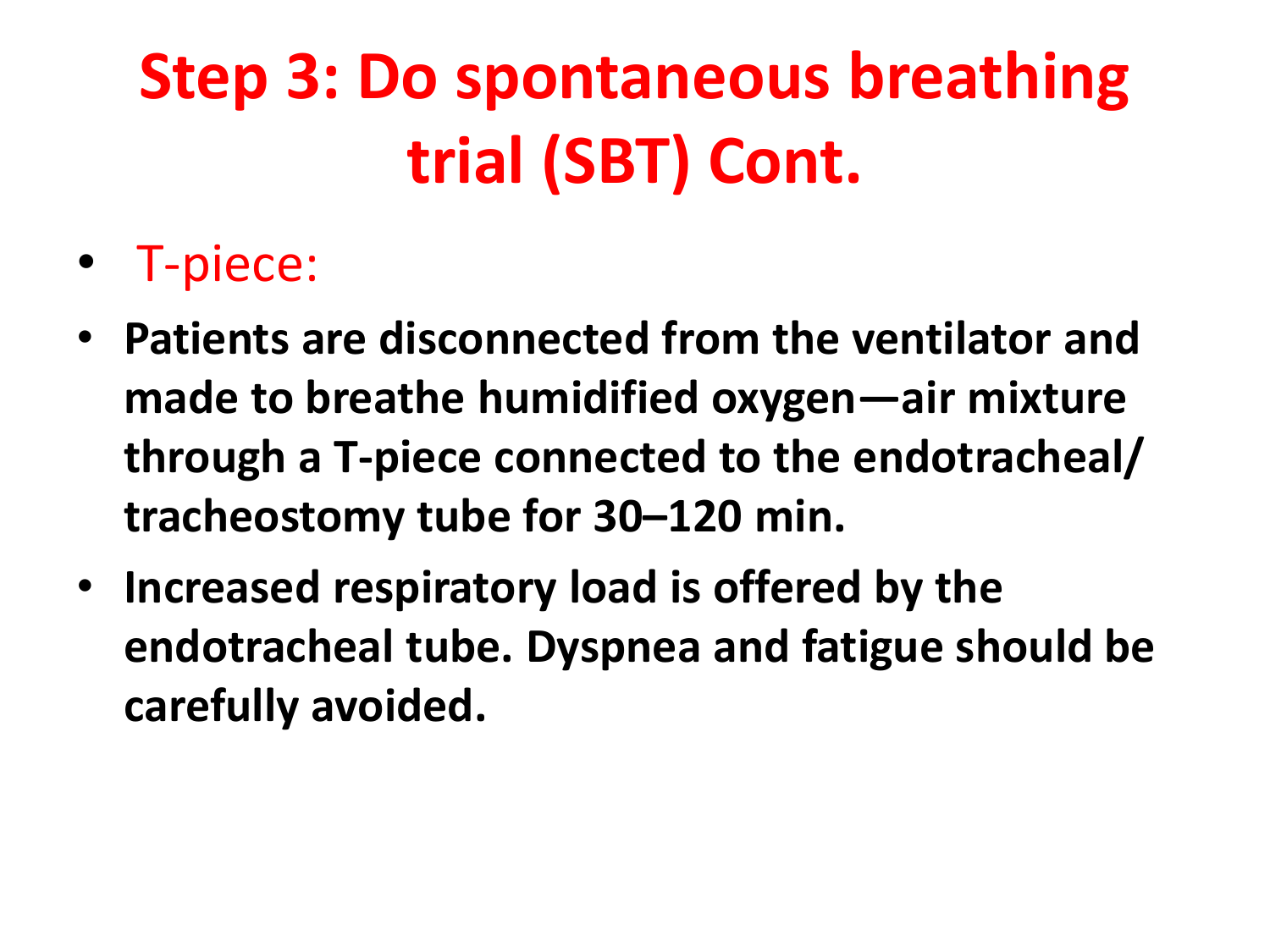## **Step 3: Do spontaneous breathing trial (SBT) Cont.**

- Pressure support:
- **The pressure support level is to be gradually reduced, titrated to RR and patient comfort.**
- **A level of 6–8 cm H2O pressure support is considered to overcome the tube resistance.**
- **Put the patient on PS of 6–8 cm H 2 O and PEEP of 4-6 cm H2O.**
- **Duration: The duration should be 30–120 min—shorter time for the patients on the ventilator for less than 1 week and longer for the patients on prolonged MV.**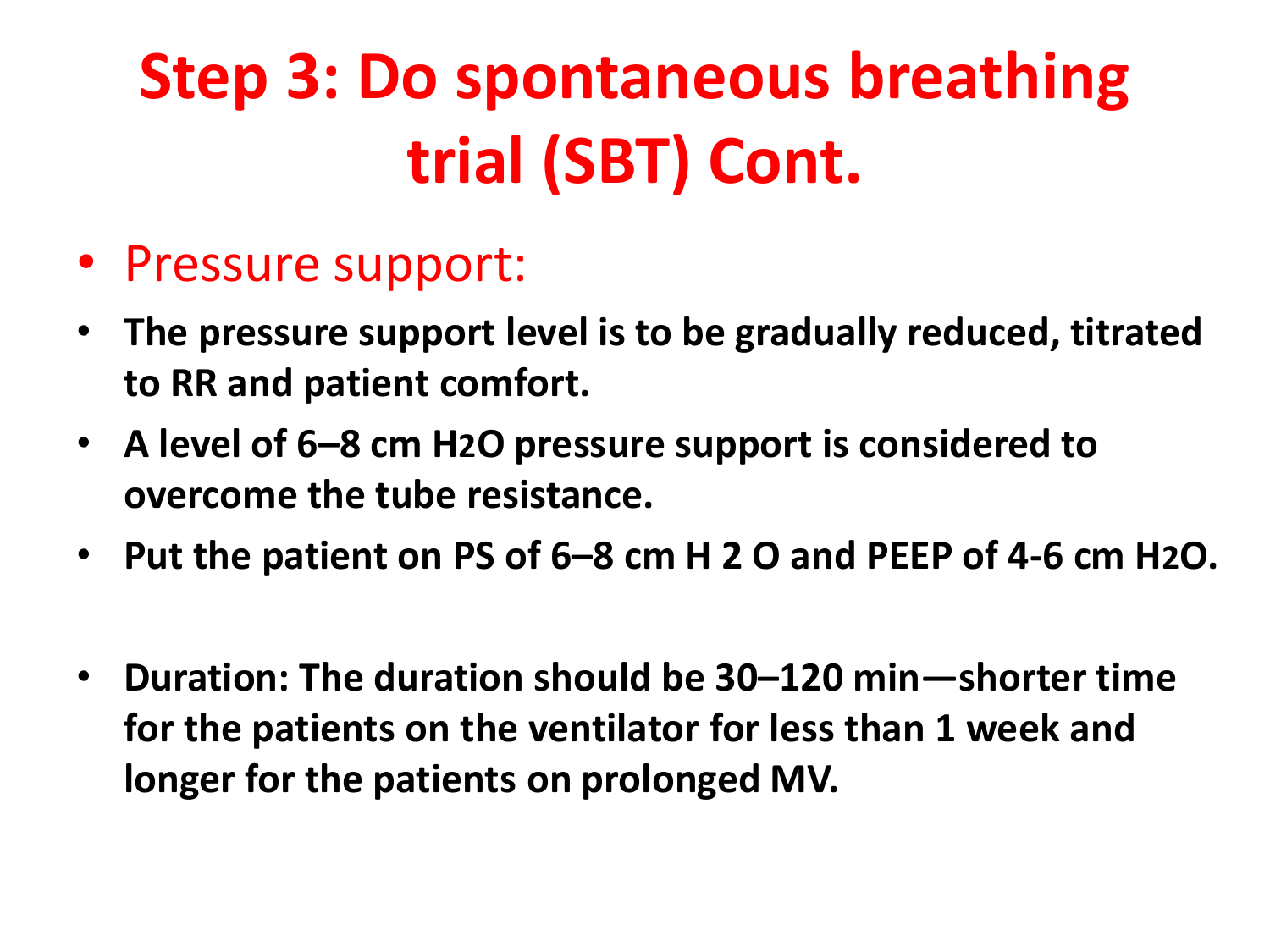## **Step 4: Monitor closely**

- **Patient comfort, dyspnea, and all vital and respiratory parameters should be closely monitored. SBT should be terminated if it fails**
- **SBT should be tried at least once in 24 h. More frequent SBTs do not help.**
- **At the end of the trial, if it succeeds, the patient is considered for extubation.**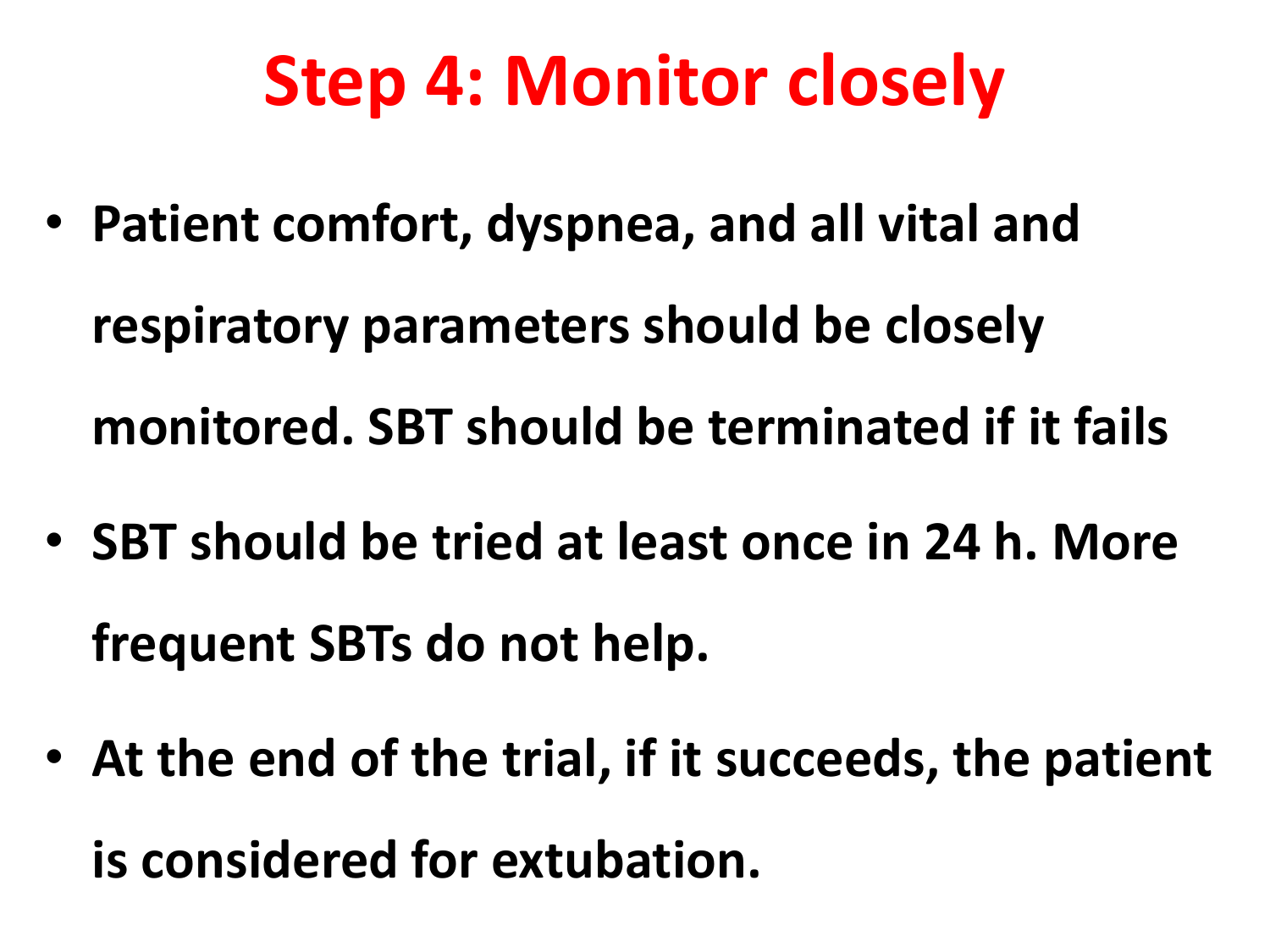## **Failure of SBT**

- **Objective measurements** 
	- **PaO 2 < 50–60 mmHg on FiO 2 ³ 0.5 or SaO 2 < 90%**
	- **PaCO 2 > 50 mmHg or an increase in PaCO 2 > 8 mmHg**
	- **pH < 7.32 or a decrease in pH > 0.07 pH unit**
	- **Rapid shallow breathing index >105**
	- **RR > 35 or an increase of >50%**
	- **Heart rate >140 or an increase of >20%**
	- **Systolic blood pressure >180 or an increase of >20%**
	- **Systolic blood pressure <90**
	- **Cardiac arrhythmias**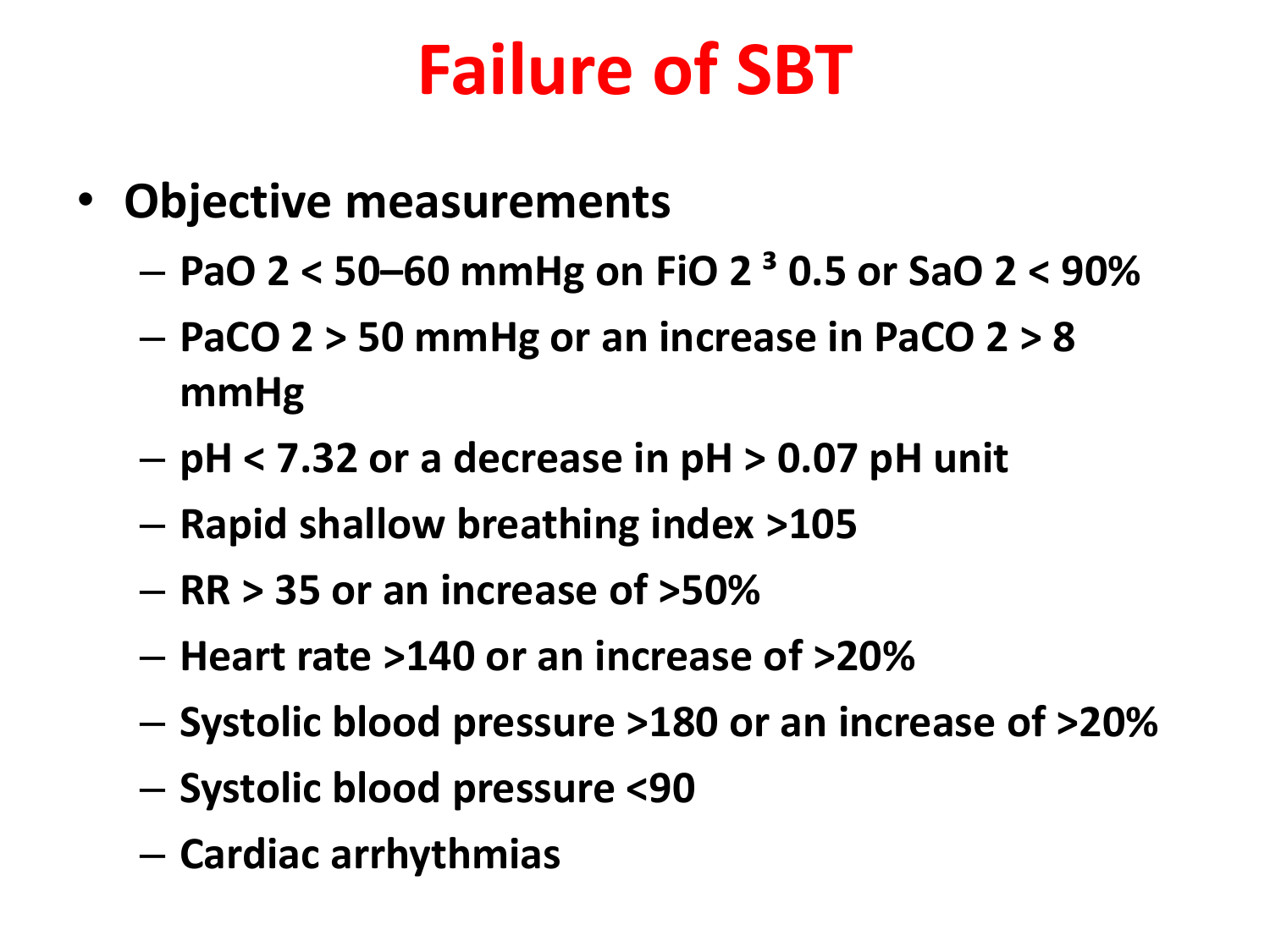# **Failure of SBT (Cont.)**

- **Subjective clinical assessments** 
	- **Agitation and anxiety**
	- **Depressed mental status**
	- **Diaphoresis**
	- **Cyanosis**
	- **Evidence of increasing effort**
	- **Increased accessory muscle activity**
	- **Facial signs**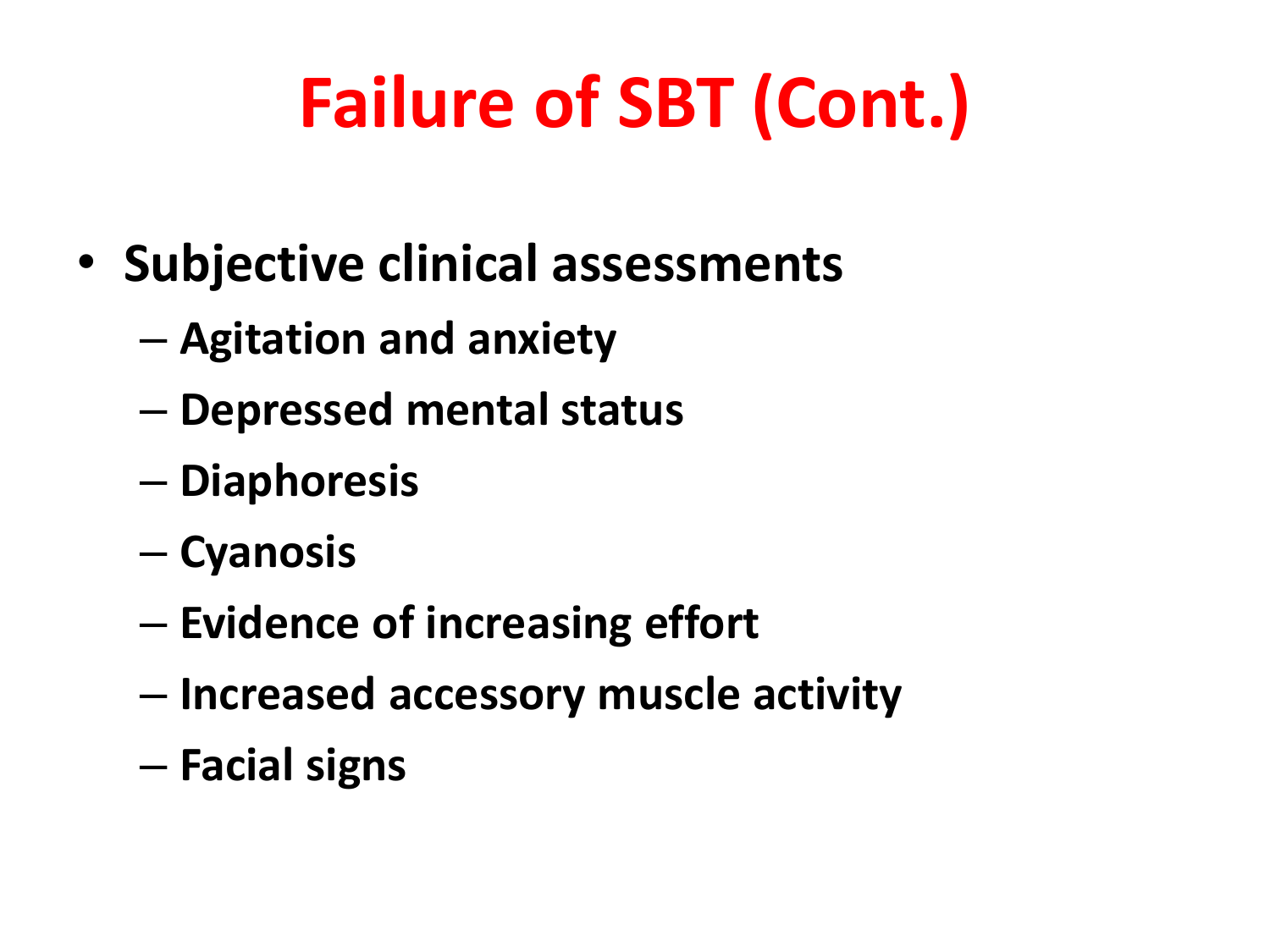# **Step 5: Extubate the patient**

- After undergoing a successful SBT, a few more criteria should be fulfilled before deciding about extubation:
- Adequate cough reflex—spontaneously or while suctioning.
- Patient should be able to protect airways, and they should follow simple commands.
- Secretions should not be copious.
- A cuff leak of less than 110 mL measured during assistcontrol ventilation helps to identify patients who are at high risk of developing postextubation stridor/ obstruction of airway.
- No radiological or surgical procedure is being planned in the near future.
- Extubation should not be done at the end of the day.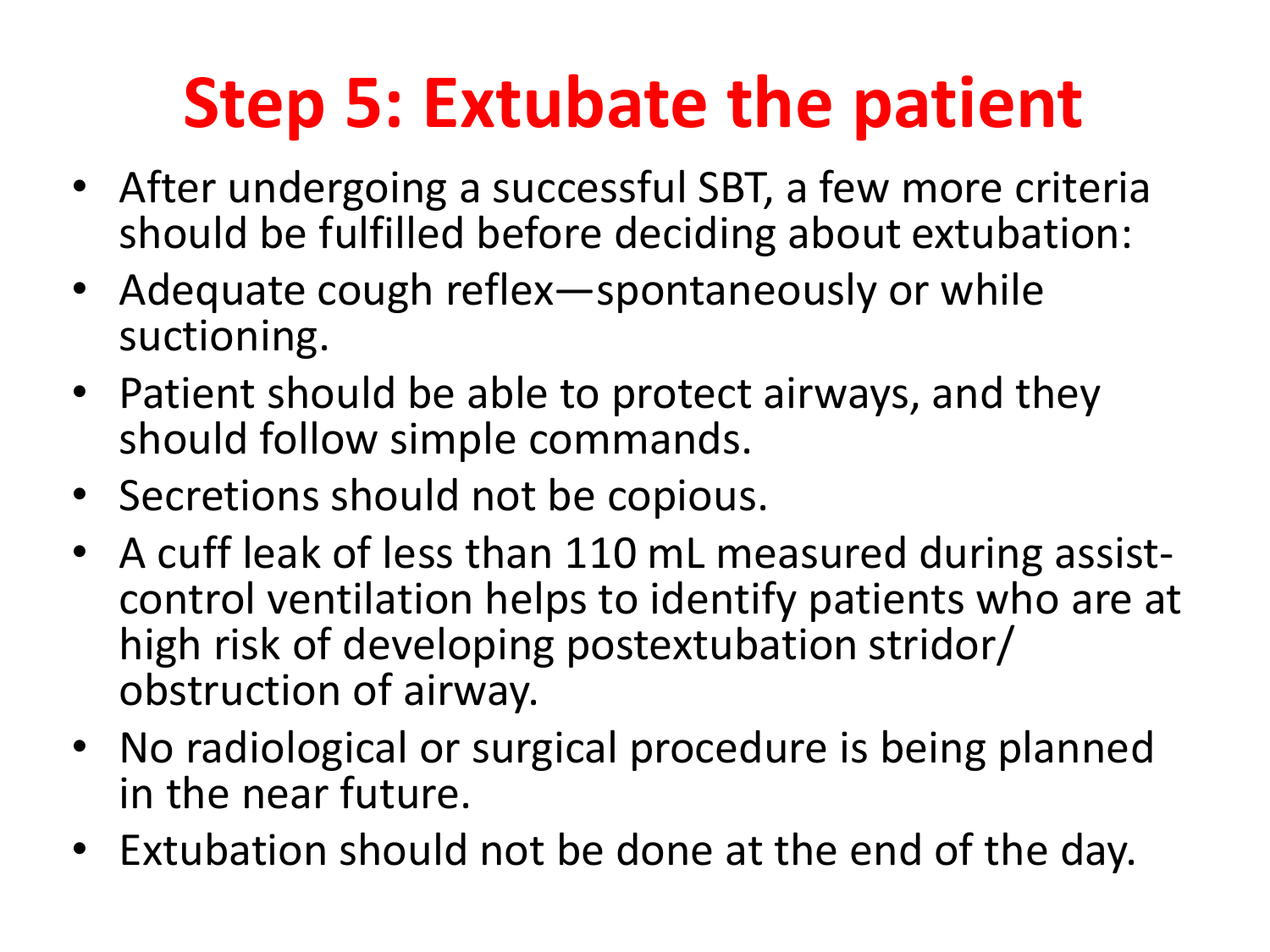| <b>TABLE 16-6 Weaning Protocol for Mechanical Ventilation</b> |                                                                                                                                                                                                                                                                                                                                                                                                                                                                                  |                                                                                                                         |
|---------------------------------------------------------------|----------------------------------------------------------------------------------------------------------------------------------------------------------------------------------------------------------------------------------------------------------------------------------------------------------------------------------------------------------------------------------------------------------------------------------------------------------------------------------|-------------------------------------------------------------------------------------------------------------------------|
| <b>Step</b>                                                   | <b>Criteria</b>                                                                                                                                                                                                                                                                                                                                                                                                                                                                  | <b>Results</b>                                                                                                          |
| 1                                                             | Does the patient show:<br>• Evidence of some reversal of underlying<br>cause for ventilatory failure?<br>• Presence of inspiratory effort?<br>• Hemodynamic stability? (absence of<br>myocardial ischemia, hypotension, use of<br>vasopressor)<br>• Adequate oxygenation and acid-base sta-<br>tus? (PaO <sub>2</sub> /F <sub>1</sub> O <sub>2</sub> > 150 mm Hg, PEEP <8 cm<br>$H2O$ and pH $\geq$ 7.25)<br>• Light sedation or better? (brief eye contact<br>to voice command) | If YES to all five questions, proceed<br>to STEP 2. If NO to any one<br>question, postpone weaning until<br>next day.   |
| $\overline{2}$                                                | Perform and measure rapid shallow breathing<br>index (RSBI or $f/\mathcal{V}_T$ ) with mandatory<br>frequency turned off and pressure support<br>$\leq$ 8 cm H <sub>2</sub> O, PEEP $\leq$ 5cm H <sub>2</sub> O, measure-<br>ments taken following ≥3 min of spontane-<br>ous breathing.<br>Is RSBI ( $f/V_T$ ) < 100 breaths/min/L?                                                                                                                                             | If YES, proceed to STEP 3. If NO,<br>postpone weaning until next day.                                                   |
| 3                                                             | Can patient tolerate: Spontaneous breathing<br>trial for up to 30 minutes without<br>termination? (See termination criteria*<br>below.)                                                                                                                                                                                                                                                                                                                                          | If YES, proceed to ventilator<br>discontinuance or evaluate for<br>extubation. If NO, repeat weaning<br>until next day. |

**Termination criteria: Spontaneous frequency >35/min for 5 min; SpO2 <90%;Heart rate >140/min or 120% of baseline; Systolic pressure >180 mmHg or <90 mm Hg; Signs of anxiety or use of accessorymuscles.**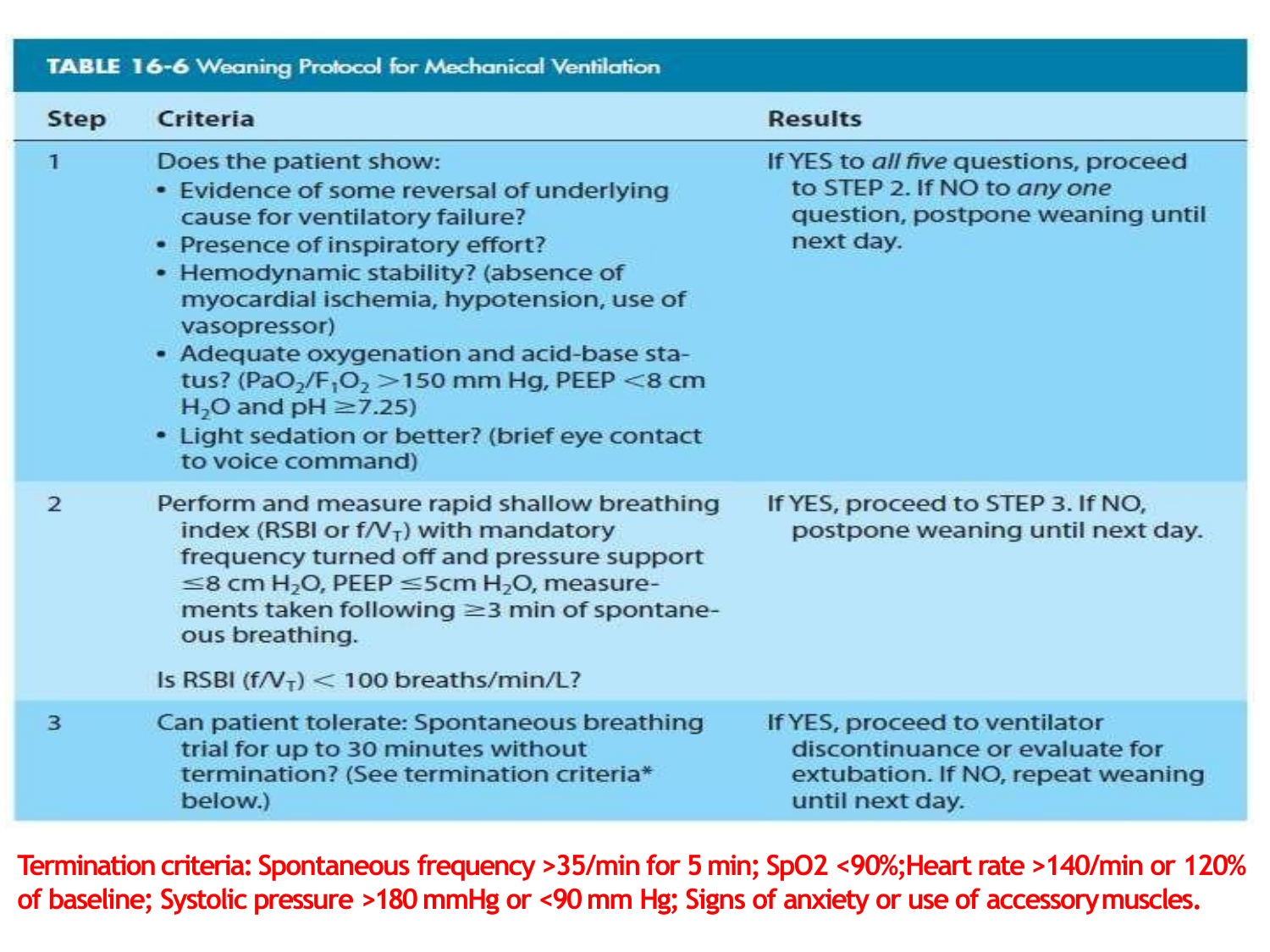### **Step 6: Monitor for extubation failure**

- After extubation, the patient should be observed closely for signs of extubation failure as mentioned below:
- RR more than 30/min for 2 h
- Heart rate more than 140 beats/min or sustained increase or decrease of more than 20%
- Clinical signs of respiratory muscle fatigue or increased work of breathing
- SaO 2 less than 90%; PaO 2 less than 80 mmHg, on FiO 2 more than 0.50
- Hypercapnia (PaCO 2 > 45 mmHg or >20% from preextubation), pH < 7.33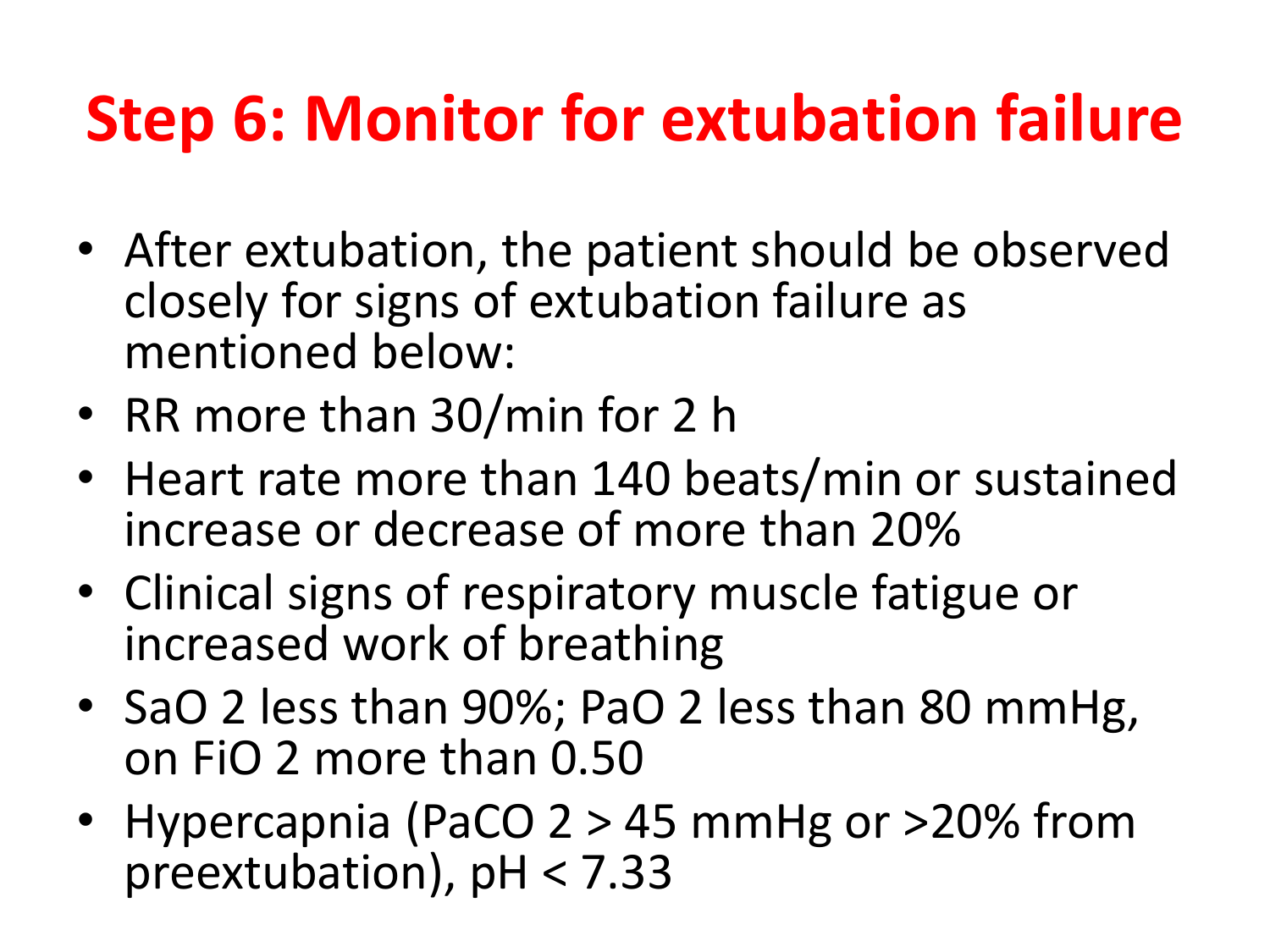## **Step 7: Try noninvasive ventilation (NIV)**

- If the signs of extubation failure are present, the physician should try NIV particularly in conditions where its role is proved; for example, in COPD, postoperative failure after lung resection surgery, or decompensated obstructive sleep apnea.
- NIV has the advantage of reduced complications and better patient interactions.
- However, it is important to keep in mind that it should not delay reintubation (if required), and every hour that a patient spends on NIV when intubation is clearly required increases mortality and delays recovery.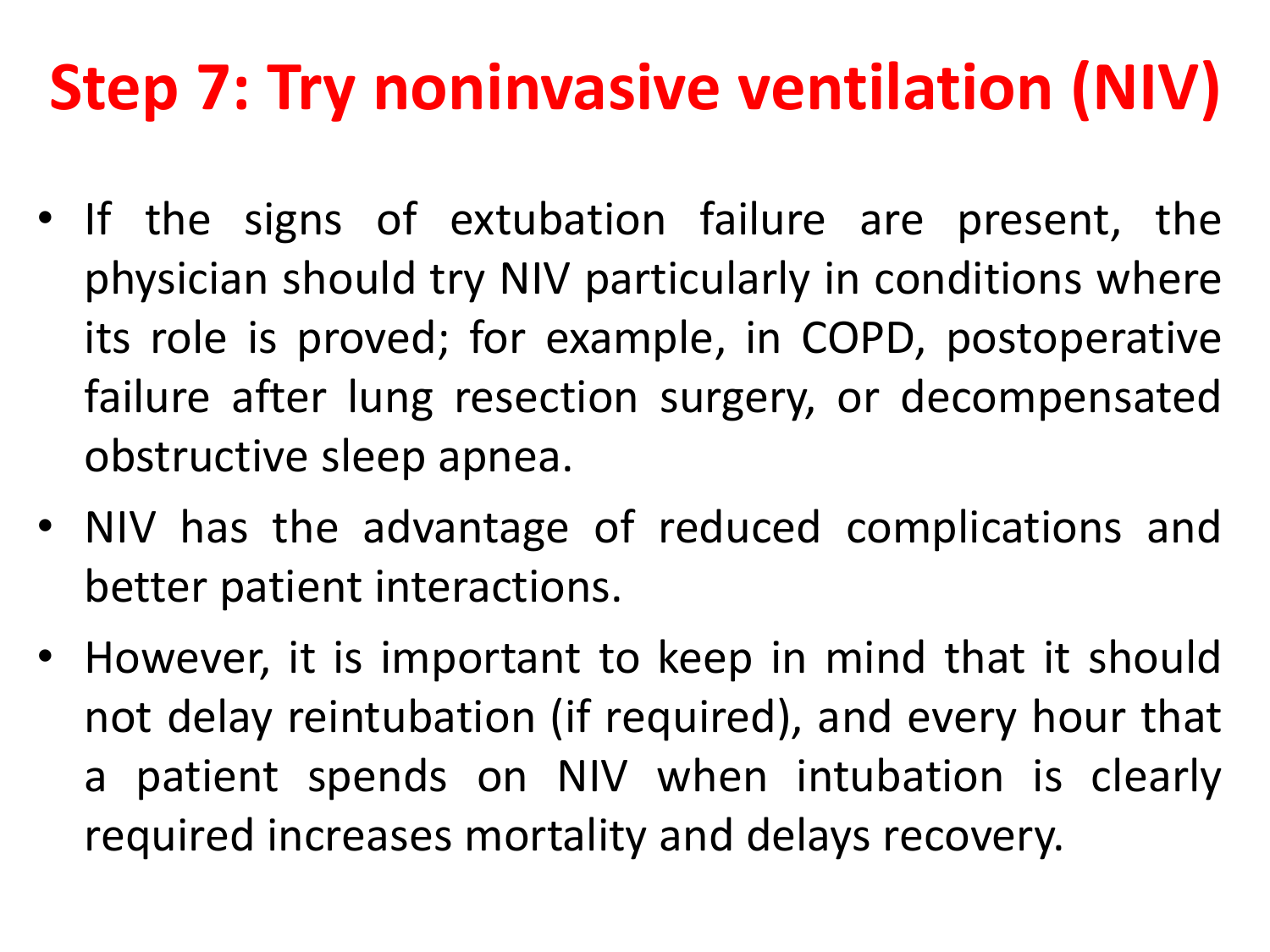#### **Step 7: Try noninvasive ventilation (NIV) (Contd.)**

- **NIV is used in three clinical settings:**
- – As an alternative weaning technique for the patients who failed SBT: Extubate and put on NIV well-documented role in COPD patients without signi fi cant comorbidities and in centers with expertise in NIV use.
- – As a prophylactic measure for the patients with a high risk of reintubation: Studied in postoperative patients. Start NIV electively after successful SBT and extubation.
- – As the treatment of respiratory insuffi ciency after extubation (postextubation failure): Useful in COPD.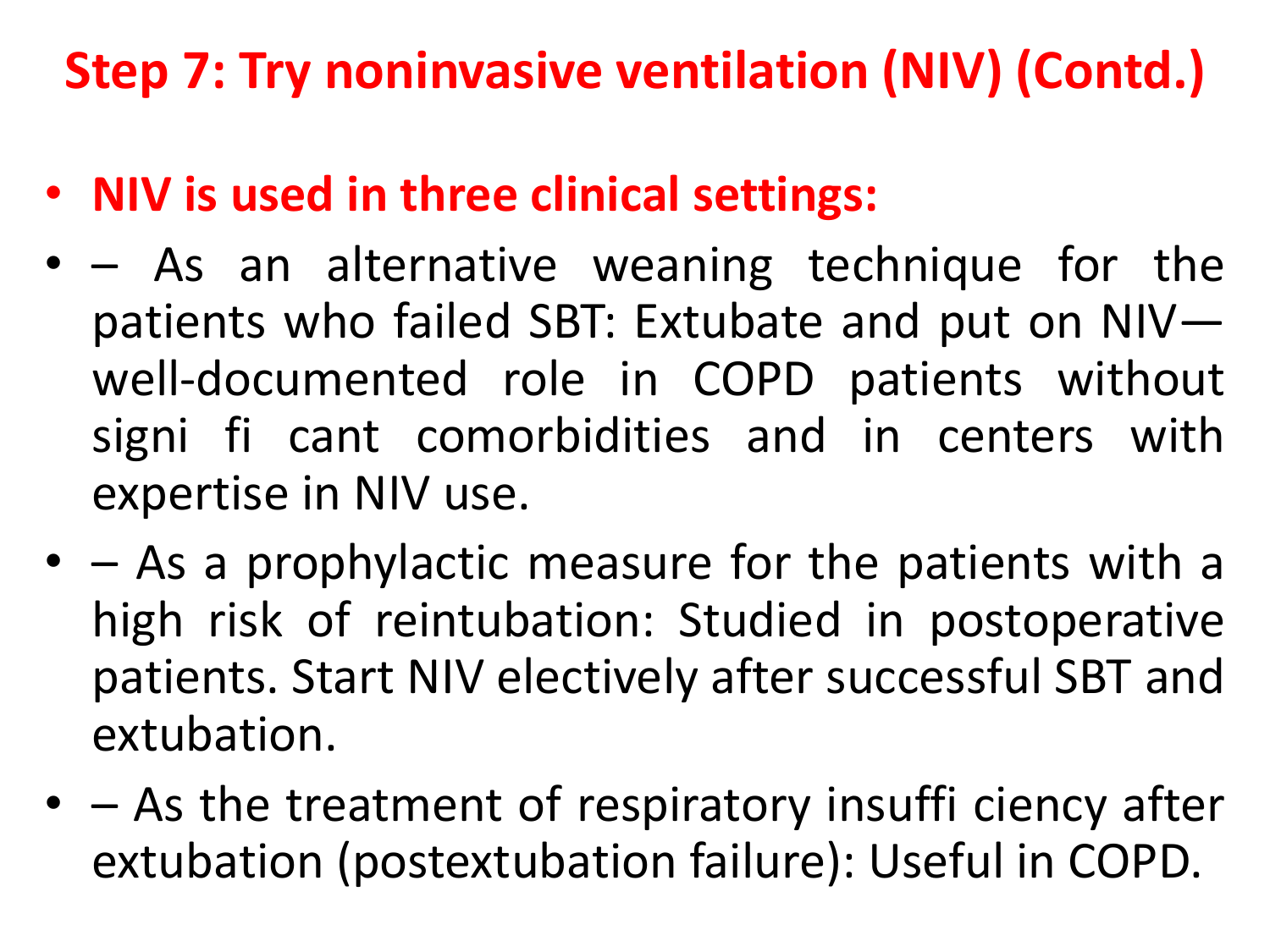# **Step 8: Identify difficult weaning**

- Weaning success is defined as extubation and the absence of ventilator support 48h following extubation.
- *Weaning failure is defined as one of the following:*
- – Failed SBT
- – Reintubation and/or resumption of ventilator support following successful extubation
- – Death within 48 h following extubation
- The term *weaning in progress is used for the patients who are extubated, but* remain supported by NIV.
- *Difficult weaning —Patients who fail initial weaning and require up to three SBT* or as long as 7 days from the first SBT to achieve successful weaning.
- *Prolonged weaning —Patients who fail at least three weaning attempts or require* more than 7 days of weaning after the first SBT.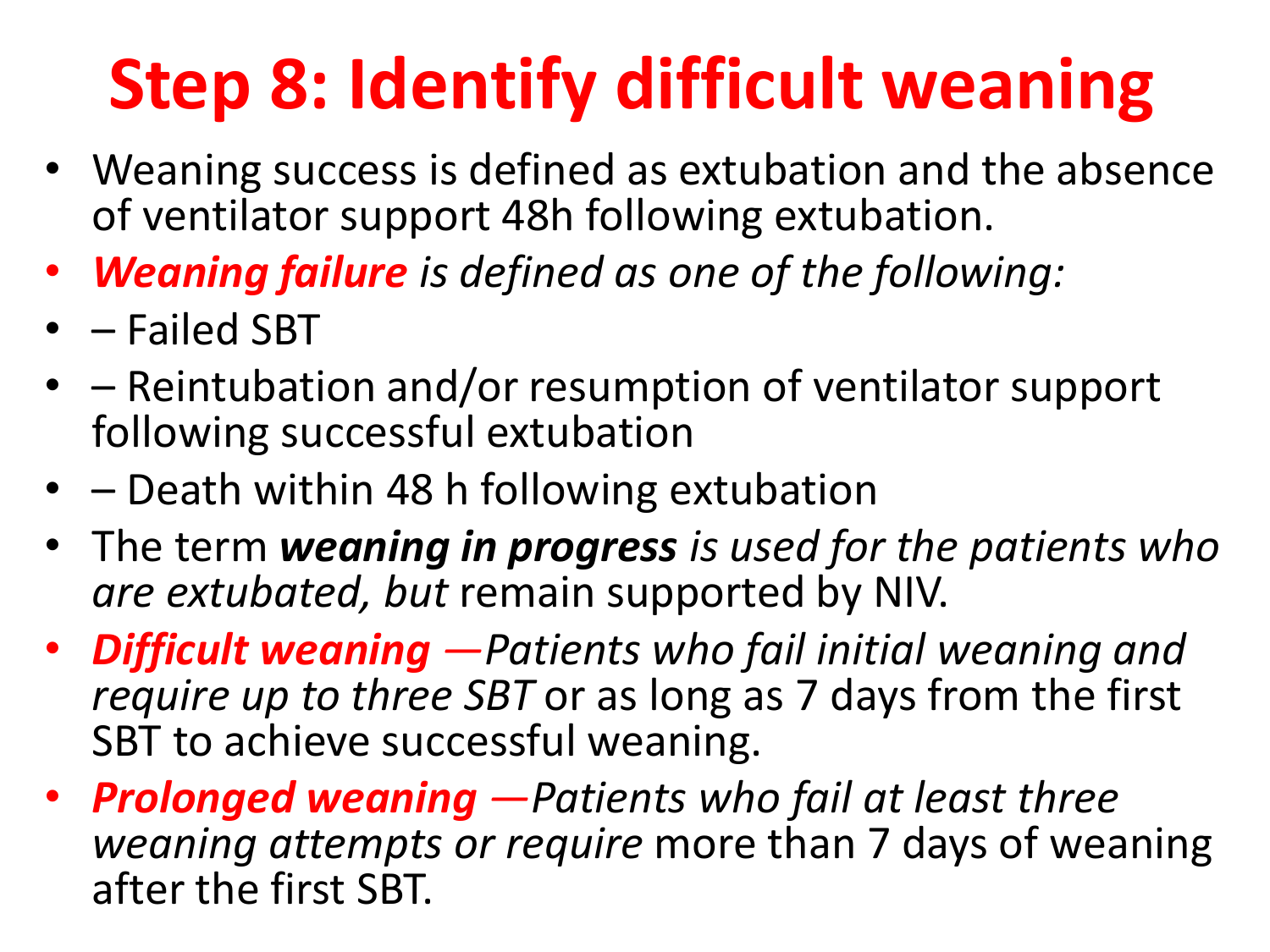#### **Step 9: Ascertain the cause of weaning dif faculty**

- Carry out a detailed examination of the patient, and look for the cause of difficult weaning.
- Make a checklist based on pathophysiologic mechanisms:
- **I. Inadequate respiratory drive**
- Excess of sedatives
- Central nervous system abnormality
- Sleep deprivation

#### • **II. Inability of the lungs to carry out gas exchange effectively**

- Unresolving pneumonia
- Unresolved pulmonary edema/ fluid overload
- Undiagnosed pulmonary embolism
- The splinting effect of obesity, abdominal distension, or ascites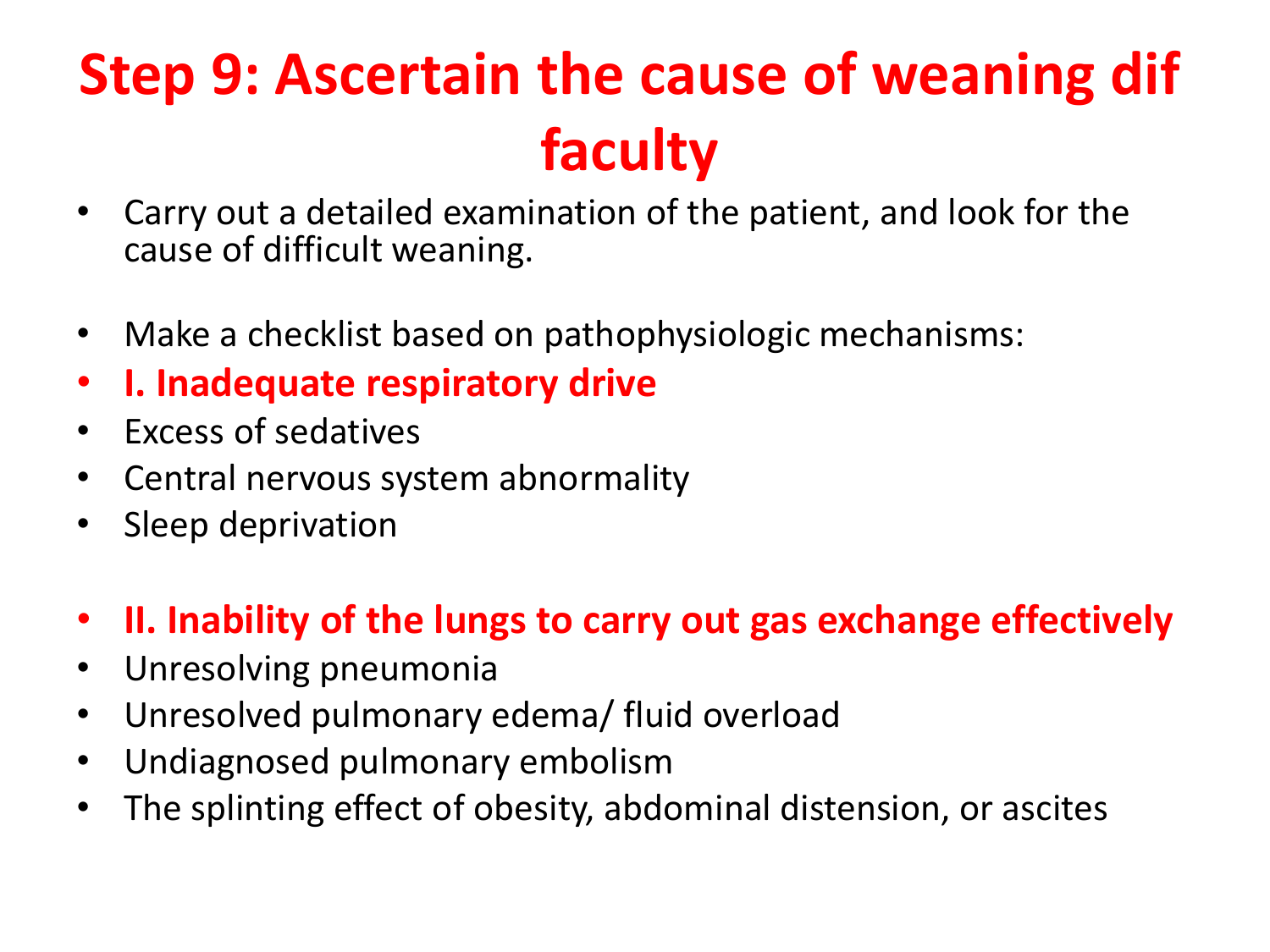### **Step 9: Ascertain the cause of weaning dif faculty (Contd.)**

- **III. Respiratory muscle fatigue/weakness**
- Nutritional and metabolic deficiencies
- Critical illness polyneuropathy/myopathy
- Hypokalemia
- Hypomagnesemia
- Hypocalcemia
- Hypophosphatemia
- Hypoadrenalism
- Hypothyroidism
- Corticosteroids: myopathy, hyperglycemia
- Chronic renal failure
- Systemic disease sepsis: impaired diaphragmatic force generation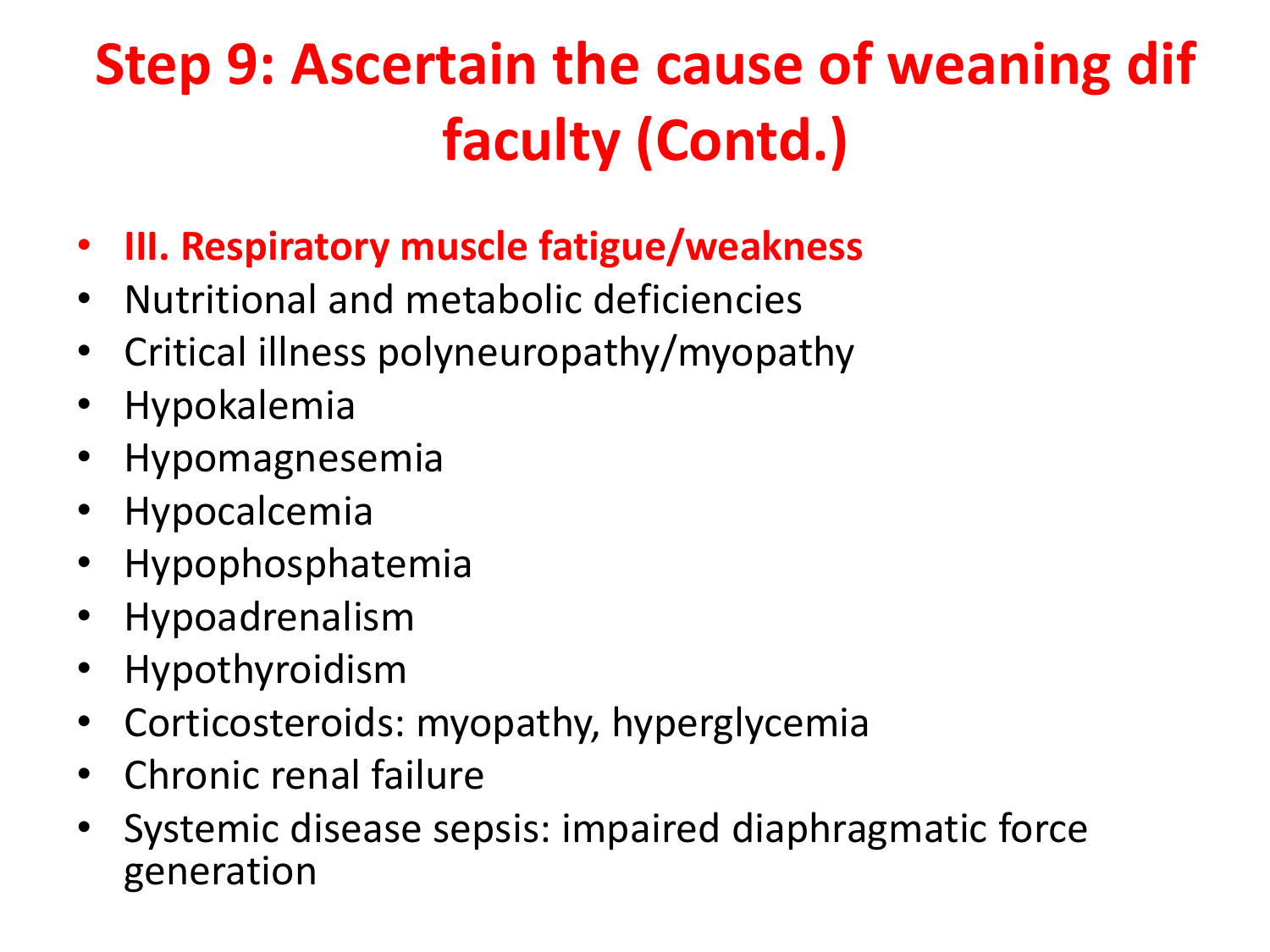### **Step 9: Ascertain the cause of weaning dif faculty (Contd.)**

- Refractory hypoxemia and hypercapnia
- Persistently increased work of breathing
- Ineffective triggering, auto-PEEP
- Increased resistance due to ventilator tubings or humidification devices
- Poor cardiac performance
- Neuromuscular dysfunction/disease
- **Drugs**
- **IV. Anxiety**
- It is difficult to distinguish anxiety from ventilatory failure. If in doubt,
- always presume it to be ventilatory failure.
- **V. Psychological dependency in difficult weaning**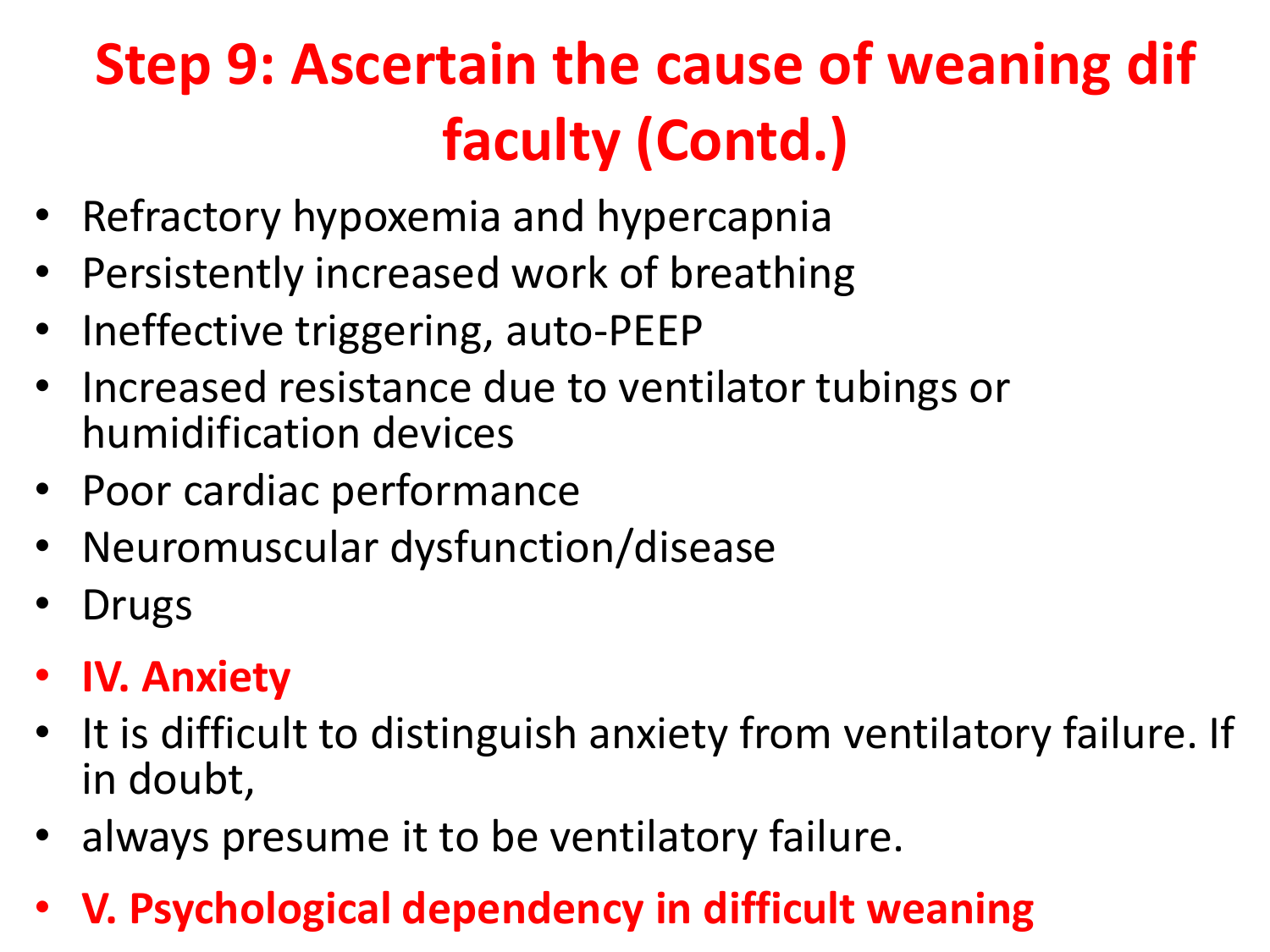#### **Step 10: Treat all the reversible causes identified**

- **Provide good nutrition, but avoid overfeeding.**
- **Have good glycemic control (110–140 mg/dL).**
- **Correct metabolic factors (especially metabolic alkalosis).**
- **Maintain hemoglobin above 7–8 g/dL.**
- **Maintain adequate cardiac output and tissue perfusion.**
- **Treat arrhythmia.**
- **Treat hypothyroidism and steroid deficiency or excess.**
- **Control the patient's underlying illness.**
- **Abolish ventilator dysynchrony with appropriate inspiratory flow and trigger settings.**
- **Change of the mode of ventilation may help improve patient–ventilator**
- **interactions.**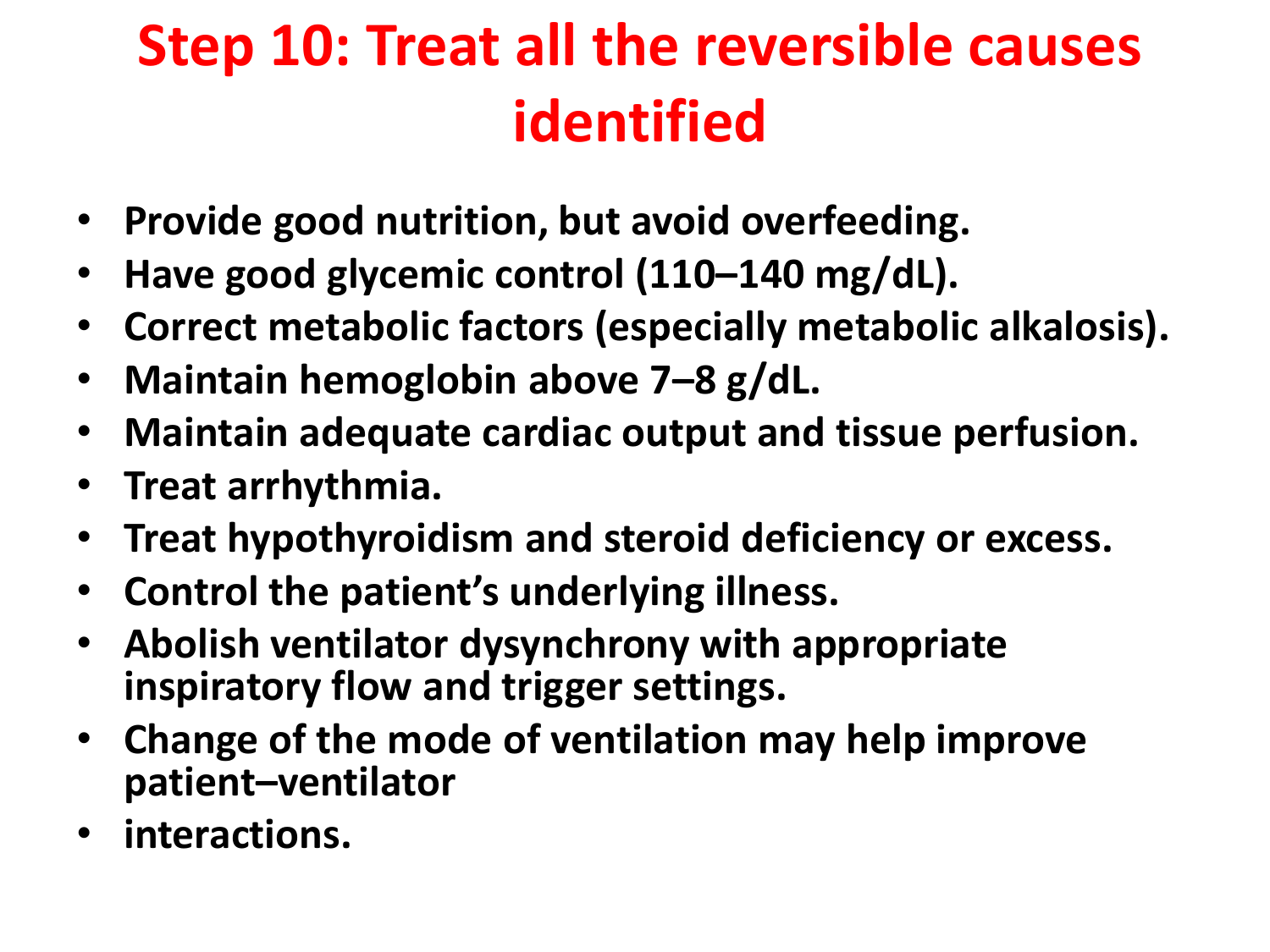#### **Step 10: Treat all the reversible causes identified (Cont.)**

- **Reverse bronchospasm as much as possible and reduce dynamic hyperin fl ation.**
- **Drain out signi fi cant pleural effusions and ascites.**
- **Treat intraabdominal hypertension.**
- **Treat pulmonary edema aggressively.**
- **Discontinue the use of steroids, aminoglycosides, colistin, and statins, if possible.**
- **Avoid flu id overload in renal failure and cardiac failure—do dialysis if indicated.**
- **Make the patient comfortable.**
- **Aggressive physiotherapy and mobilization.**
- **Reverse oversedation.**
- **Treat anxiety: Improve patient communication, use relaxation techniques, and**
- **give low-dose benzodiazepines.**
- **Diagnose and treat narcotic/benzodiazepine withdrawal.**
- **Treat delirium and depression.**
- **Ensuring nighttime sleep may be helpful.**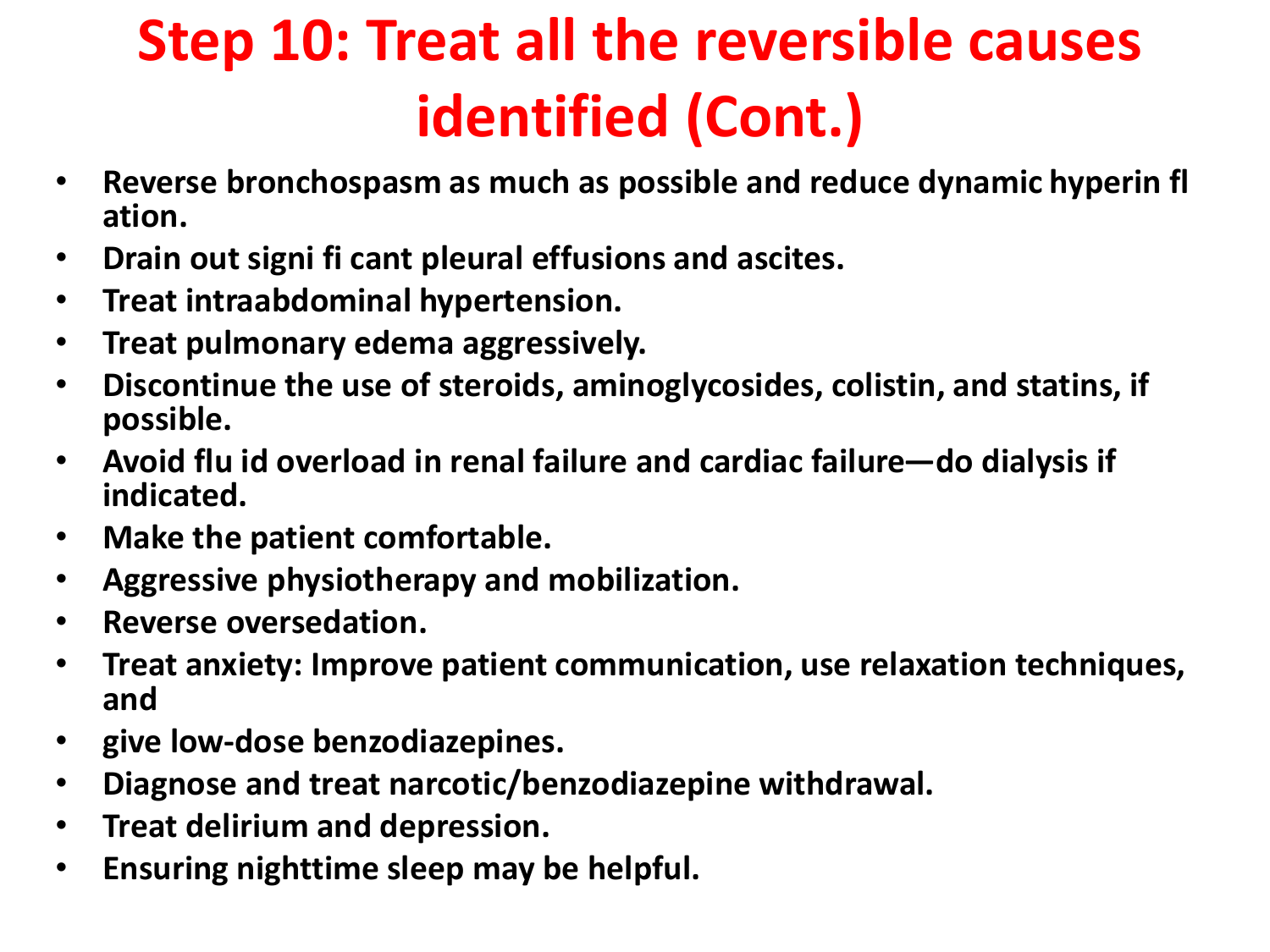#### **Step 11: Plan the weaning process in difficult weaning**

#### **1. Select the mode of ventilation**

- **The mode of ventilation used should provide adequate respiratory support and prevent diaphragmatic atrophy.**
- **Pressure support ventilation: It is most commonly used, and has been shown to be better than SIMV for weaning.**
- **Continuous positive airway pressure (CPAP): Besides the usual benefits of**
- **improved oxygenation and improved left ventricular function, it has bene fi cialrole in selected patients with hypoxemic respiratory failure.**
- **Automatic tube compensation: It may be helpful in narrow endotracheal tubes to overcome tube resistance.**
- **Proportional assist ventilation: It has been studied with CPAP and shown to improve respiratory mechanics.**
- **Adaptive support ventilation: It has been shown to be better than SIMV in postcardiac surgery patients.**
- **Control Mechanical Ventilation (CMV): It has logical use in patients showing**
- **respiratory fatigue on spontaneous mode. So it is recommended to use this mode in cases of dif fi cult weaning at night to give rest to the muscles.**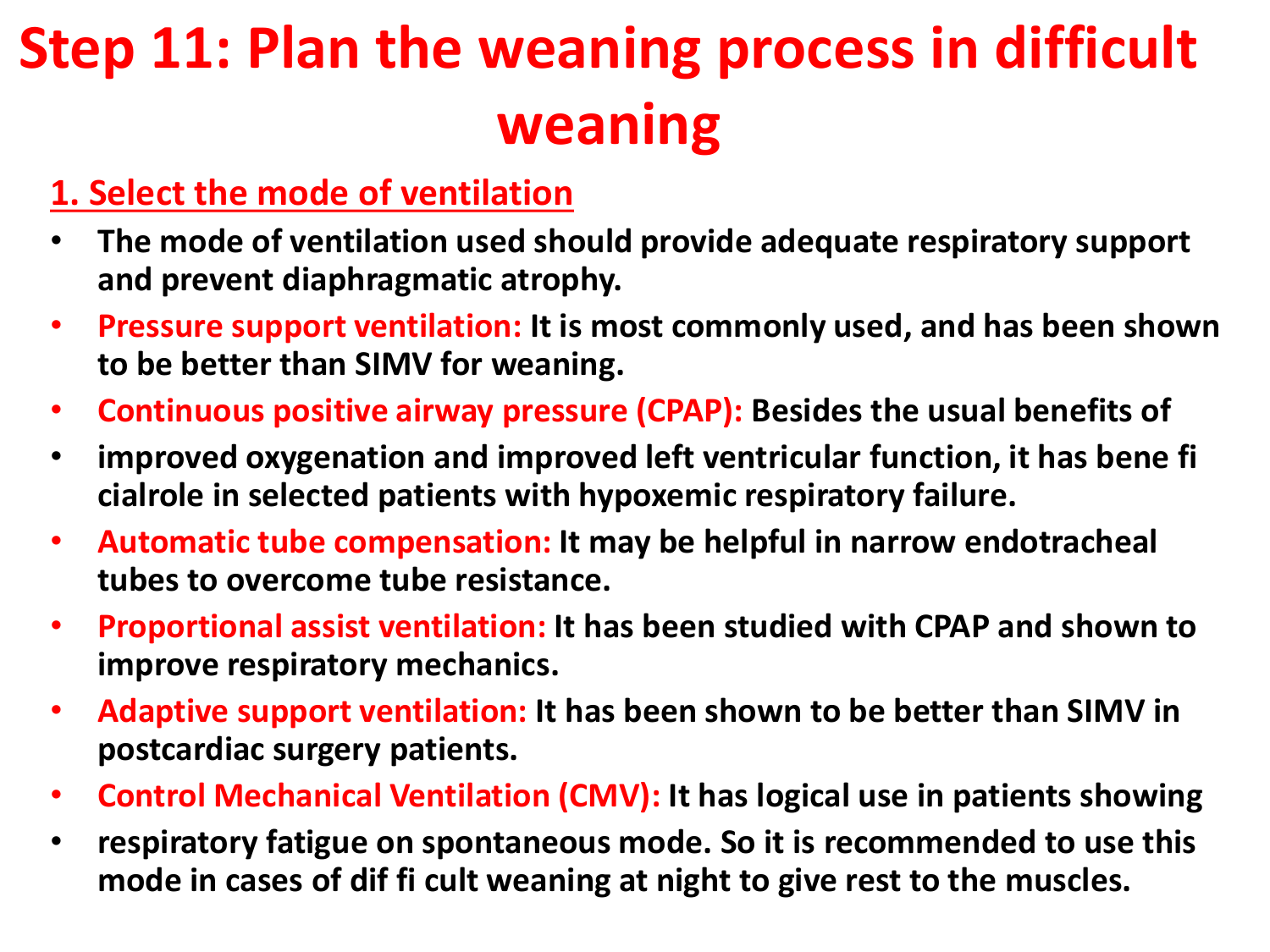#### **Step 11: Plan the weaning process in difficult weaning (Contd.)**

#### **2. Plan tracheostomy.**

- **Percutaneous tracheostomy has been shown to have fewer complications than**
- **surgical tracheostomy and to be more cost-effective (see Chap. 96 ).**
- **Potential bene fi ts of using tracheostomy in diffi cult-to-wean patients are as follows:**
	- **– Decreased work of breathing**
	- **– Reduced requirement of sedation and improved patient comfort and**

#### • **cooperation**

- **– Earlier reinstitution of oral feeding**
- **– Less chances of accidental extubation**
- **In spite of the above-mentioned bene fi ts, tracheostomy has not been consistently**
- **shown to decrease mortality. It has resulted in a number of dependent**
- **survivors. It facilitates easier bedside management of such patients.**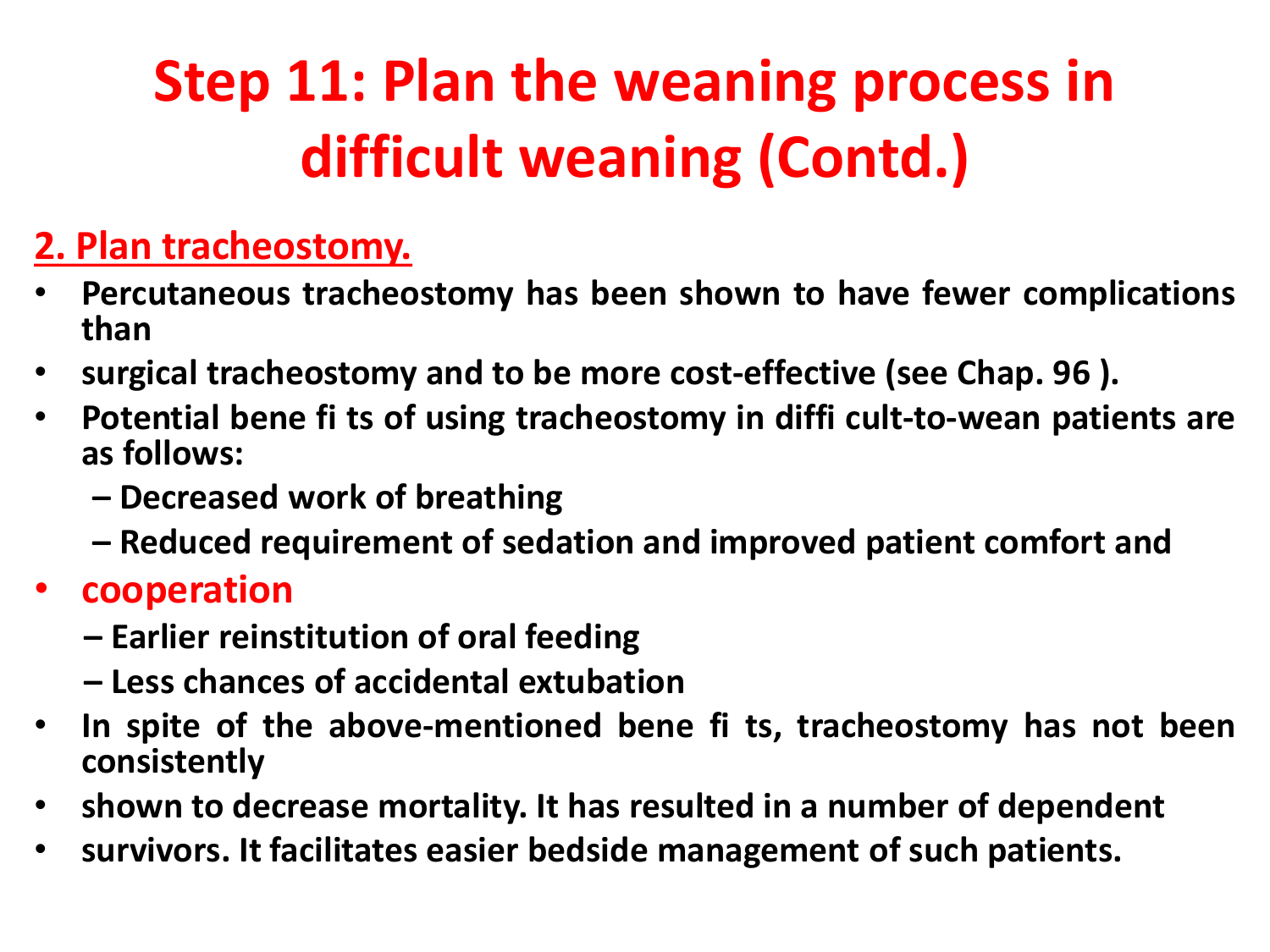#### **Step 11: Plan the weaning process in difficult weaning (Contd.)**

- **3. Do aggressive physiotherapy and mobilization**
- **Physiotherapy and mobilization are prerequisites for successful weaning.**
- **Early institution of physiotherapy in a protocoldriven approach and daily assessment to achieve maximum mobility is now an integral part of ICU management.**
- **4. Select proper place for weaning**
- **Cost-effective care has been shown to be provided in respiratory intermediate care units and specialized regional weaning centers. It requires team effort and expertise**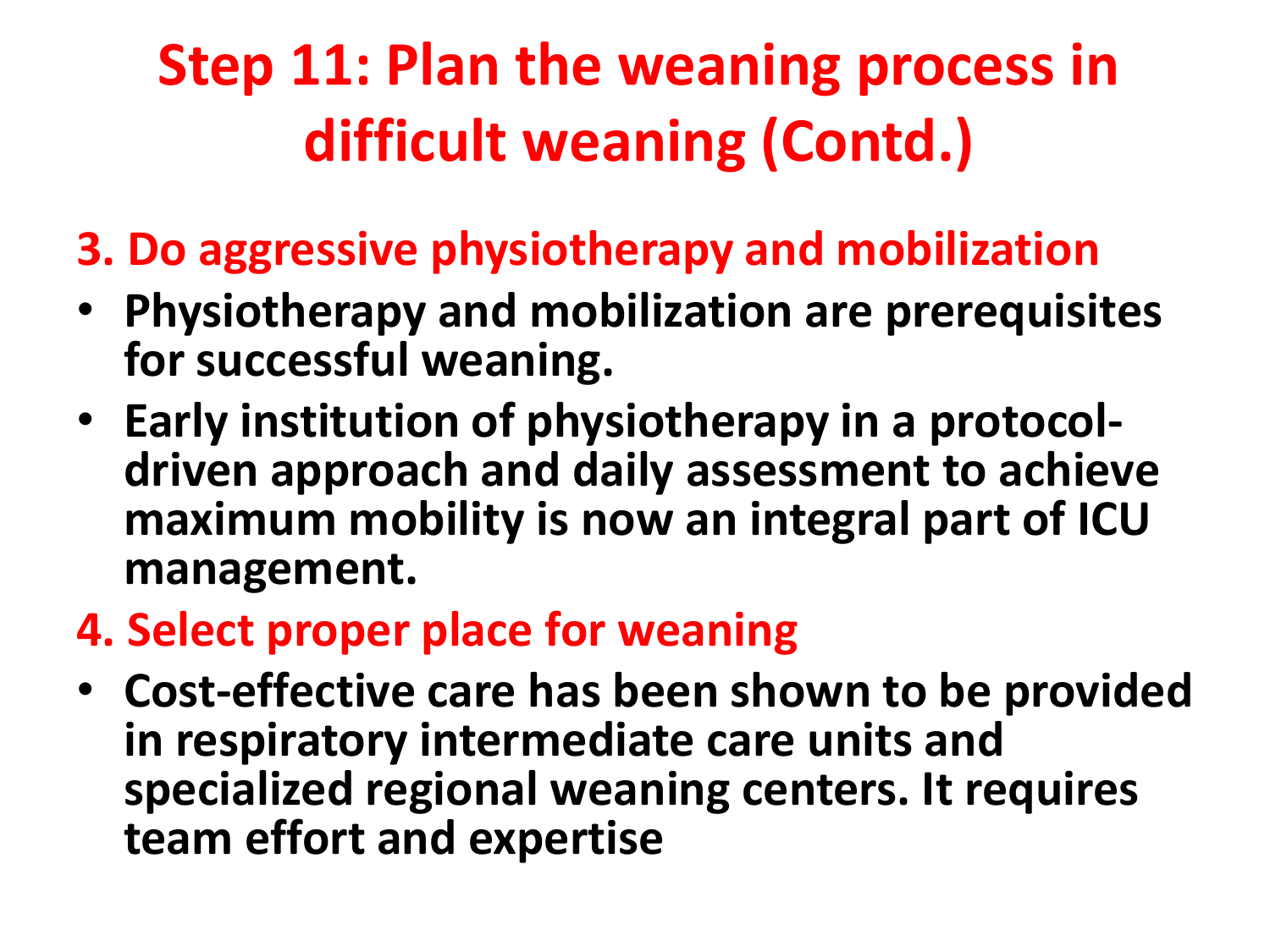### **Step 12: Choose a weaning protocol**

- **Protocol-driven weaning has more chances of success, reduced costs, and probably reduced mortality. Two basic weaning protocols are used for a prolonged weaning patient:**
	- **• Progressive reduction of ventilator support**
	- **• Progressively longer periods of SBTs**
- **No significant difference in weaning success and mortality rate, duration of ventilatory assistance, or total hospital length of stay is reported between these two weaning techniques in the difficult-to-wean patients. A combination of both the protocols can also be used.**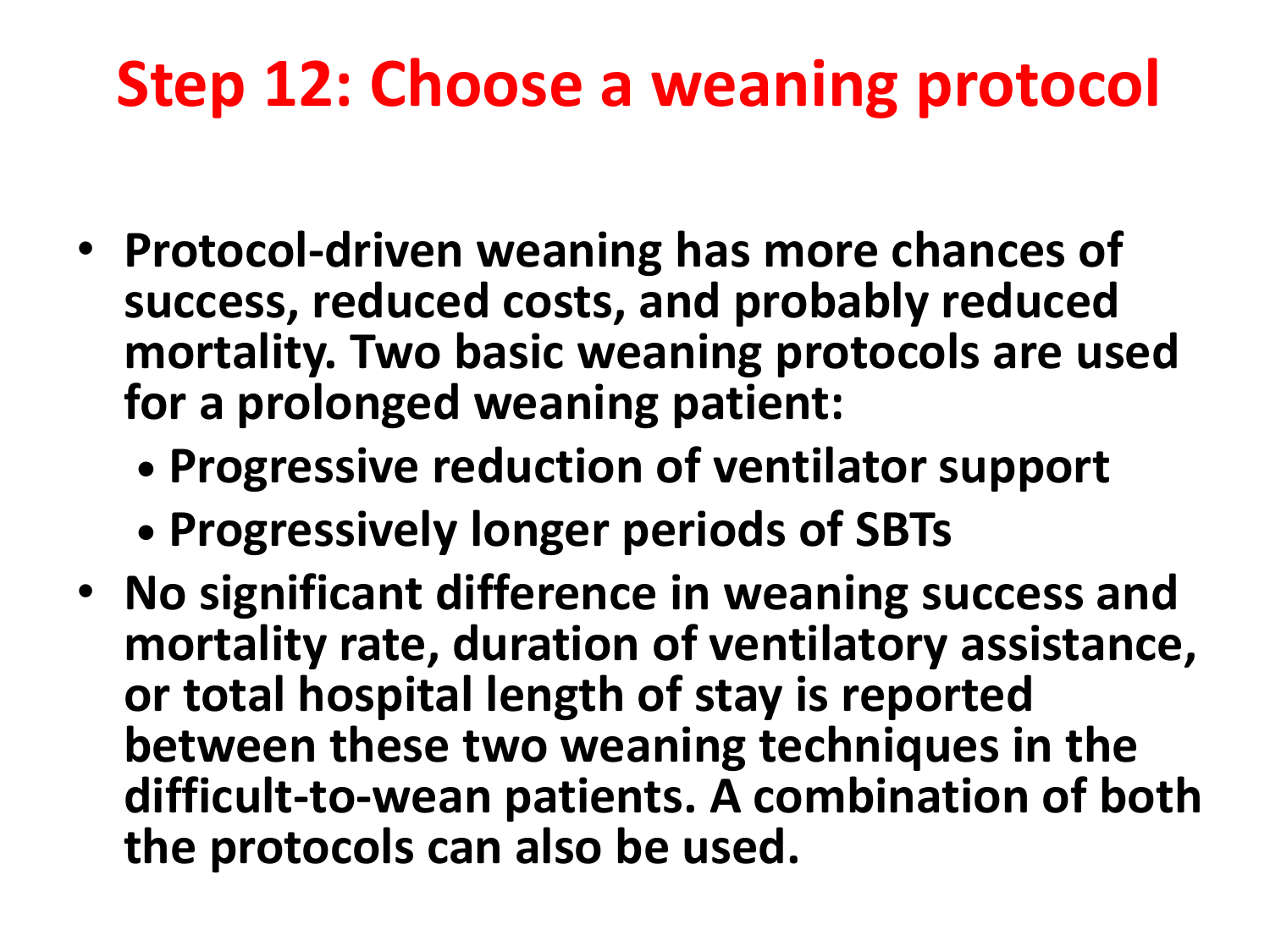# **Weaning usingPSV**

PSV

(1) PSV may be used in conjunction with spontaneous breathing or SIMV mode; (2) Start PSV at a level of 5 to 15 cm  $H<sub>2</sub>O$  (up to 40 cm  $H<sub>2</sub>O$ ) to augment spontaneous  $V_T$  until a desired  $V_T$  (10 to 15 mL/kg) or spontaneous frequency  $(\leq$ 25/min) is reached; Decrease pressure support (PS) level by 3 to 6 cm  $H_2O$  $(3)$ intervals until a level of close to 5 cm  $H<sub>2</sub>O$  is reached; (4) If patient tolerates step (3), consider extubation when blood gases and vital signs are satisfactory.